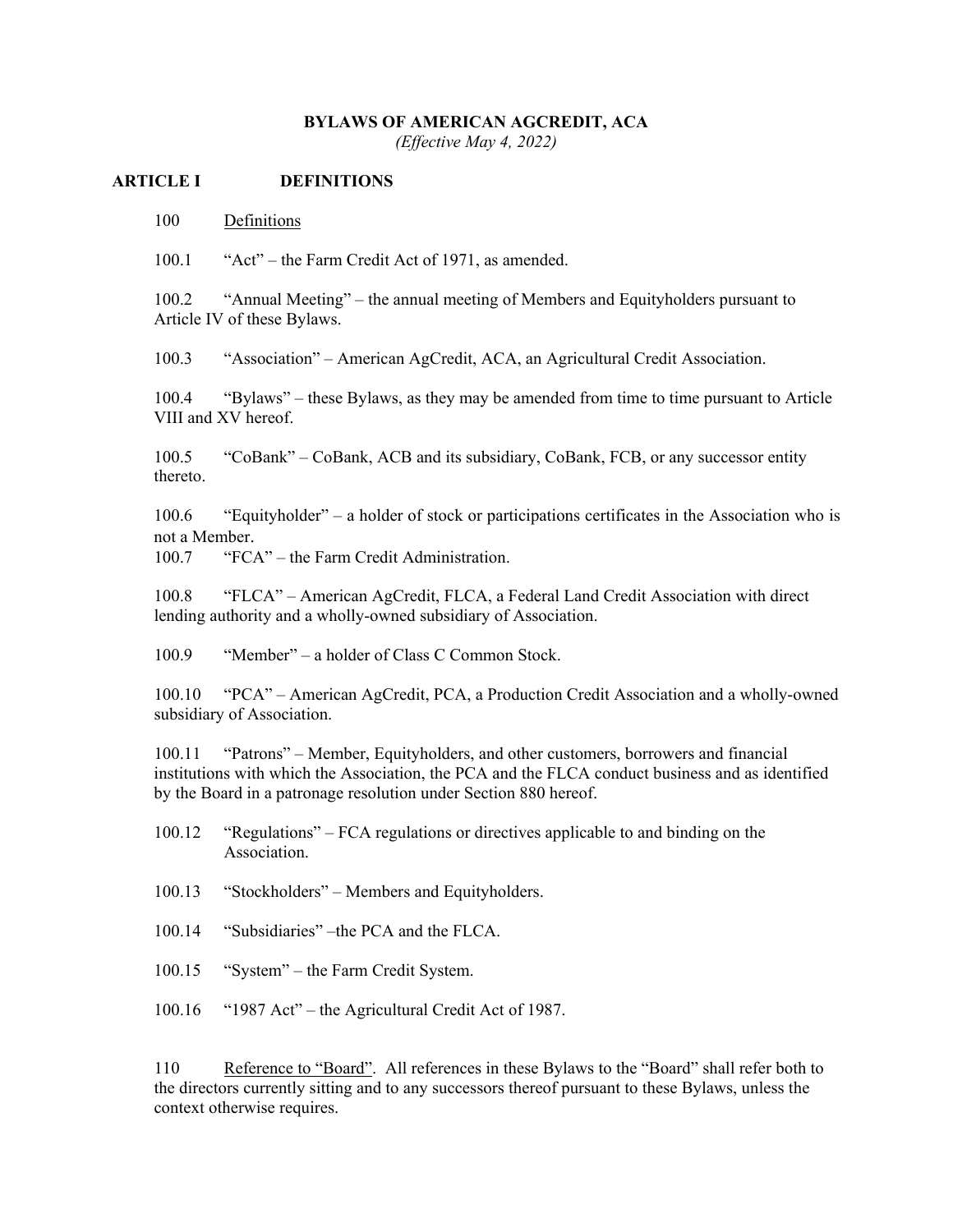### **ARTICLE II LEGAL STATUS; AUTHORITIES**

200 Introductory Statement. This Association is a cooperative credit institution, which is owned by its Members and Equityholders and is federally chartered pursuant to the Act. Subject to the Act and Regulations and under the supervision of the CoBank, the Association, in its chartered territory, possesses and may exercise all lending, participation and similar authorities granted by statute or regulation, as such statutes and regulations may be amended from time to time, to a Production Credit Association or, with respect to long-term real estate loans, a Federal Land Credit Association. Without limiting the foregoing, these authorities include authority to:

(A) Make, guarantee or participate with other lenders in short and intermediate-term loans, and long-term real estate loans for a term of not more than 40 years and provide other similar financial assistance to:

> (1) bona fide farmers and ranchers and producers or harvesters of aquatic products, for agricultural or aquatic purposes and other requirements of such borrowers as specified in the Act;

(2) rural residents for housing financing in rural areas; and,

(3) persons furnishing to farmers and ranchers farm-related services directly related to their on-farm operating needs; and

(B) Provide technical assistance to borrowers, applicants, and members, and make available to them, at their option, such financially related services appropriate to their on-farm and aquatic operations as is determined feasible under applicable FCA regulations.

CoBank shall possess no approval authority in the governance of the Association other than that mandated by the law.

210 Relationship with the FLCA and the PCA. The Association, the FLCA and the PCA shall conduct an integrated lending operation. To the extent authorized by the Board:

(A) The PCA shall make short and intermediate-term loans and provide financially related services to qualified borrowers in the Association's territory;

(B) The FLCA shall make long-term real estate loans and provide financially related services to qualified borrowers in the Association's territory.

The Association, the FLCA and the PCA shall be subject to a General Financing Agreement ("GFA") with CoBank, FCB for purposes of funding loans originated and made by each of them pursuant to their respective lending authorities. The indebtedness owed to CoBank, FCB under the GFA shall be the joint and several obligation of all three institutions. The Association at all times will own all of the voting capital stock of the PCA and the FLCA.

## **ARTICLE III MEMBERS AND EQUITYHOLDERS**

Any person to whom an Agricultural Credit Association is authorized by the Act, and the regulations thereunder, to extend credit and other services is eligible to become a Member or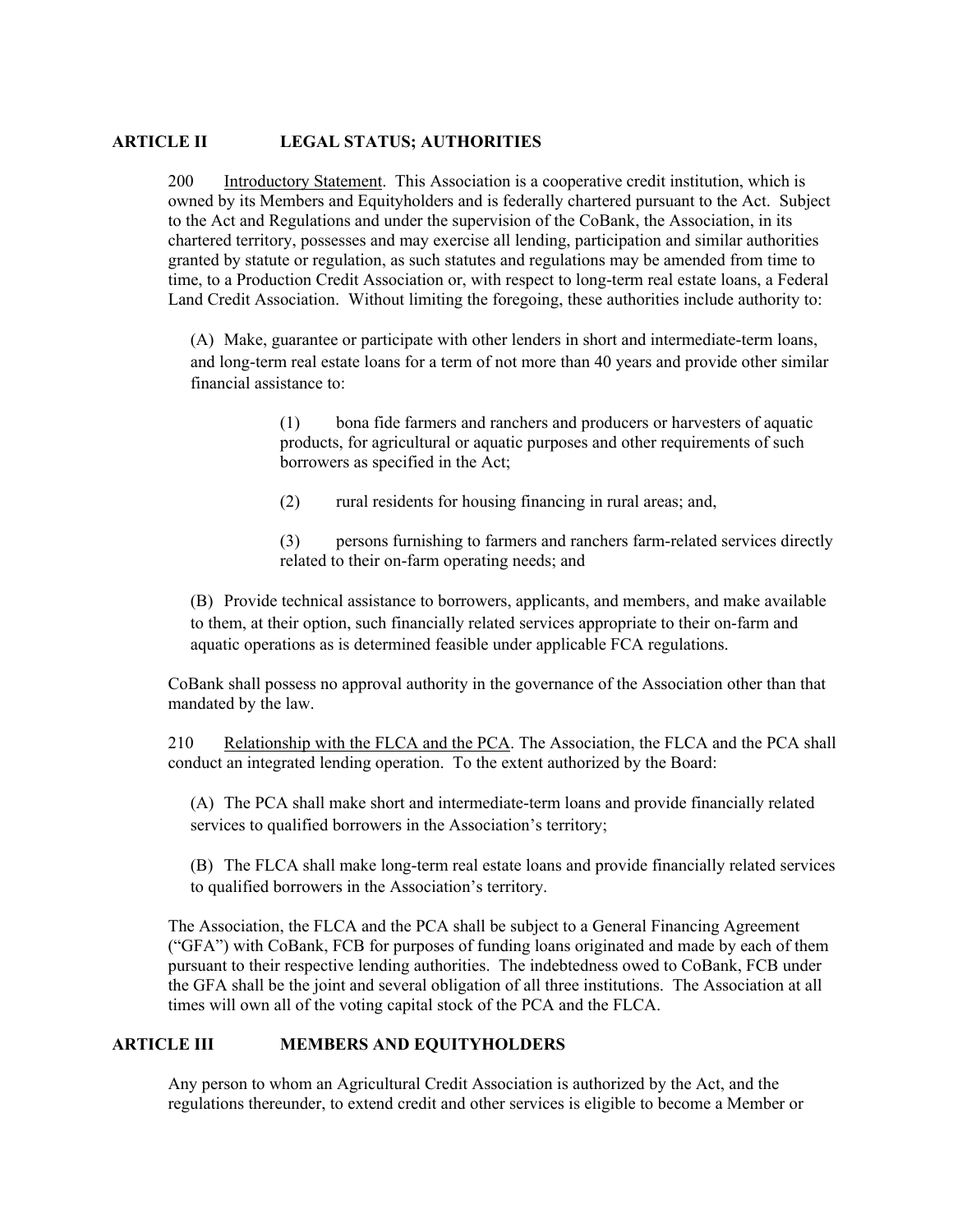Equityholder of the Association. Members of the Association shall include all holders of legal title to Class C Common Stock as evidenced on the books of the Association. In the case of a deceased or legally incompetent Member, the executor, administrator-guardian, or other legally authorized representative shall be considered to be the Member for the purpose of these Bylaws. Each Member is authorized to speak on any question being considered at Members' meetings when recognized by the chairman. Motions (except motions to authorize preferred stock) and nominations of directors and members of the Nominating Committee or seconds thereto may be made and voted on only by holders of Class C Common Stock of the Association.

# **ARTICLE IV MEETINGS OF MEMBERS AND EQUITYHOLDERS**

### 400 Time and Place

400.1 Annual Meeting. There shall be an annual meeting of Stockholders at such place(s) in the Association's chartered territory, or, when approved by the Board within reasonable distance of such territory at such date(s) and time(s) as the Board may provide. Stockholders may attend this meeting via videoconference provided that technical arrangements permit all persons participating to hear one another at the same time. Such participation shall constitute presence in person at the meeting.

400.2 Special Meetings. Special meetings of Stockholders of the Association may be called at any time by action of the Board. Such meetings shall be called at any time upon written request of at least 10 percent of such Members except that in no case shall the required number of signatures for such a request be less than 20. All notices of special meetings shall state the time, place, and purpose of the meeting. If the Board fails or refuses to order such notice to be made, the notice may be given by the Member or Members who made the call, in accordance with the provisions of Section 410 hereof.

400.3 Consecutive Section Sessions. The Board may provide for the annual meeting or special meetings of Stockholders to be held in consecutive sectional sessions at different times and places. The date of the convening of the first sectional session shall be the date of the meeting for the purpose of notice thereof to Stockholders. Each Stockholder shall be notified of all sessions to be convened and shall be entitled to attend any or all of such sessions of the annual meeting. At each sectional session except the last, the meeting shall be adjourned until the next sessions of the meeting. The last sectional session must be scheduled for a time no later than 30 calendar days after the first sectional session. The attendance at all sectional sessions shall be combined for the purpose of constituting a quorum, but no Member shall be counted or permitted to vote at more than one session. The votes cast at all sessions shall be counted together to constitute the vote of the meeting. Nominations from the floor for directors and Nominating Committees members and matters requiring a vote of all Members must be introduced at the first sectional session of the meeting and so announced in the notice of the meeting, except that if balloting is by mail as provided in Section 510.4, nominations may be made at all sectional sessions of the meeting.

410 Notice of Meeting. The Chair of the Board shall cause written notice of every annual and special meeting of Stockholders to be provided at least 10 business days, but no more than 30 business days, prior to the meeting to all Stockholders of record as provided in Section 480. The notice shall be provided by first-class mail addressed to the last known post office address of the Member or Equityholder as it appears on the records of the Association. The notice shall state the purpose and the time and place of the meeting and include such other information as required by FCA Regulations. No matter shall be transacted at an annual or special meeting other than that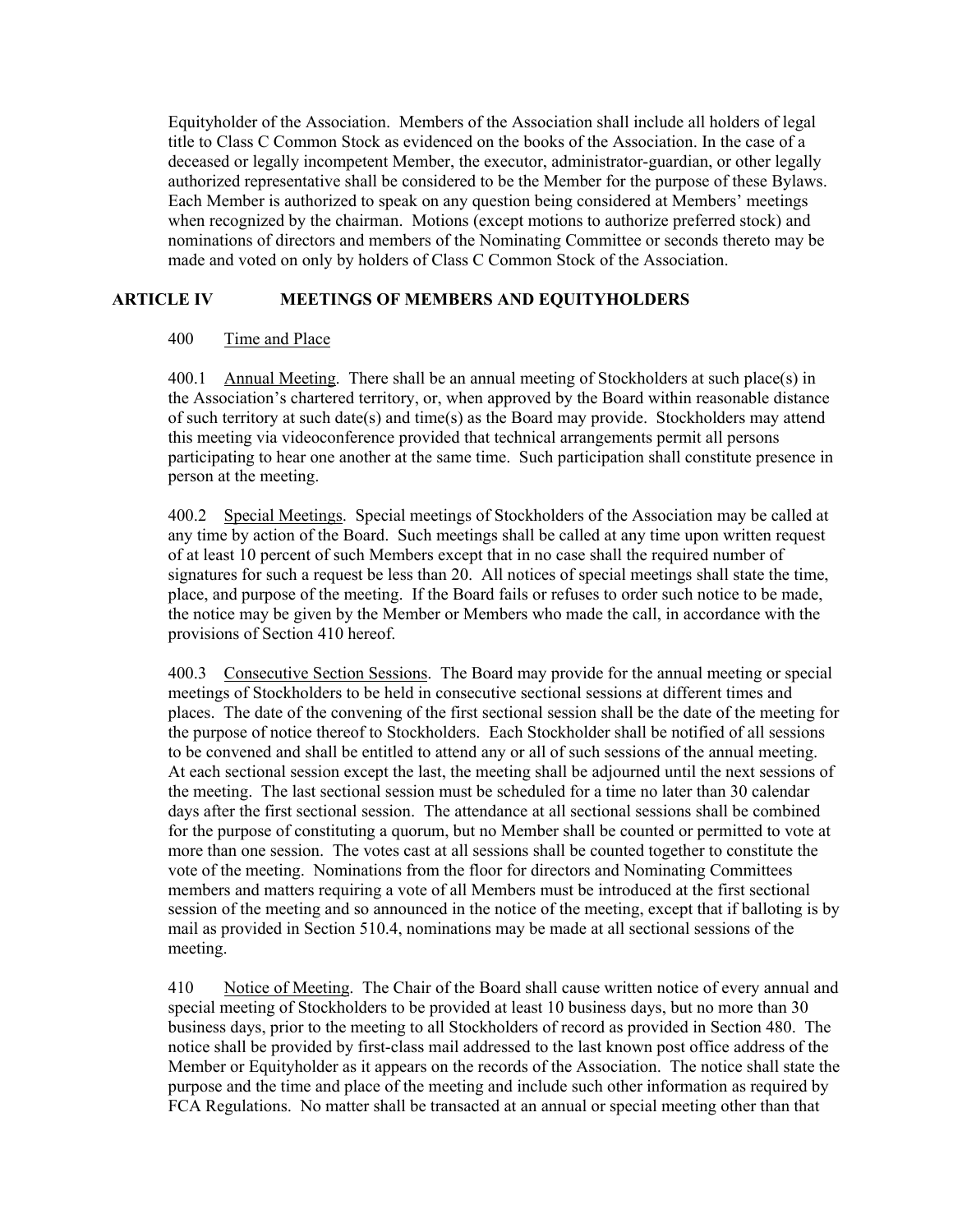referred to in the notice. Each notice of meeting and annual meeting information statement shall be sent electronically to FCA.

415 Affidavit of Notice. An affidavit of the mailing of notice of any Stockholders' meeting shall be executed by the Secretary, or designee, giving such notice, and shall be filed and maintained with the notice.

420 Quorum. Twenty-five Members or 3 percent of the total number of Members, whichever shall be less, shall constitute a quorum for purposes of the annual or special meetings. Proxies will be included to establish a quorum count to the extent that proxies are permitted under Section 470.2 of these Bylaws. Votes by mail ballot will be included to establish a quorum count to the extent that mail ballots are permitted under Section 510.4 of these Bylaws. If a quorum at a meeting would not be present but for representation by mail ballot or proxy, no matter shall be submitted to a vote of Members at such meeting unless the form of such ballot or proxy provides for a vote on such matter. If less than a quorum is present at any meeting, the chairman of the meeting may adjourn the meeting from time to time until a quorum is obtained.

430 Conduct of Annual Meeting. At the annual meeting of Stockholders, reports of the Board shall be given by persons designated by the Board. The reports required by Section 1010 of these Bylaws shall be presented. Other items of business which may come before the meeting include but are not limited to: (a) determination of quorum; (b) proof of due notice of meeting; (c) reading and disposition of minutes; (d) annual reports of committees and officers; (e) election of Directors and Nominating Committee; (f) unfinished business; and (g) new business.

435 Minutes of Meeting. The secretary of the Association shall act as recording secretary at all meetings of Stockholders, unless some other person is designated by the chairman of the meeting to serve in that capacity.

440 Adjournment. Any Stockholders' meeting, either annual or special, whether or not a quorum is present, may be adjourned from time to time by the vote of the majority of the Stockholders represented at such meeting, either in person or by proxy, but in the absence of a quorum, no other business may be transacted at such meeting, except as provided in Article IV hereof.

When any meeting of Stockholders, either annual or special, is adjourned to another time or place, notice need not be given of the adjourned meeting if the time and place thereof are announced at a meeting at which the adjournment is taken, unless (i) a new record date for the adjourned meeting is fixed, or (ii) the meeting of Stockholders is being held in consecutive sectional sessions, or (iii) the adjournment is for more than 45 days from the date set for the original meeting, in which case the Board of Directors shall set a new record date. Notice of any such adjourned meeting shall be given to each Stockholder of record entitled to vote at the adjourned meeting in accordance with the provisions of Section 410 of this Article IV. At any adjourned meeting the Association may transact any business which might have been transacted at the original meeting.

450 Effect of Attendance at Meeting. Any person in attendance shall be deemed to have been given notice of such meeting, except when the person objects, at the beginning of the meeting, to the transaction of any business because the meeting is not lawfully called or convened, or such person objects to the consideration of matters required to be included in the notice but which were not included in the notice, if such objection is expressly made at the meeting.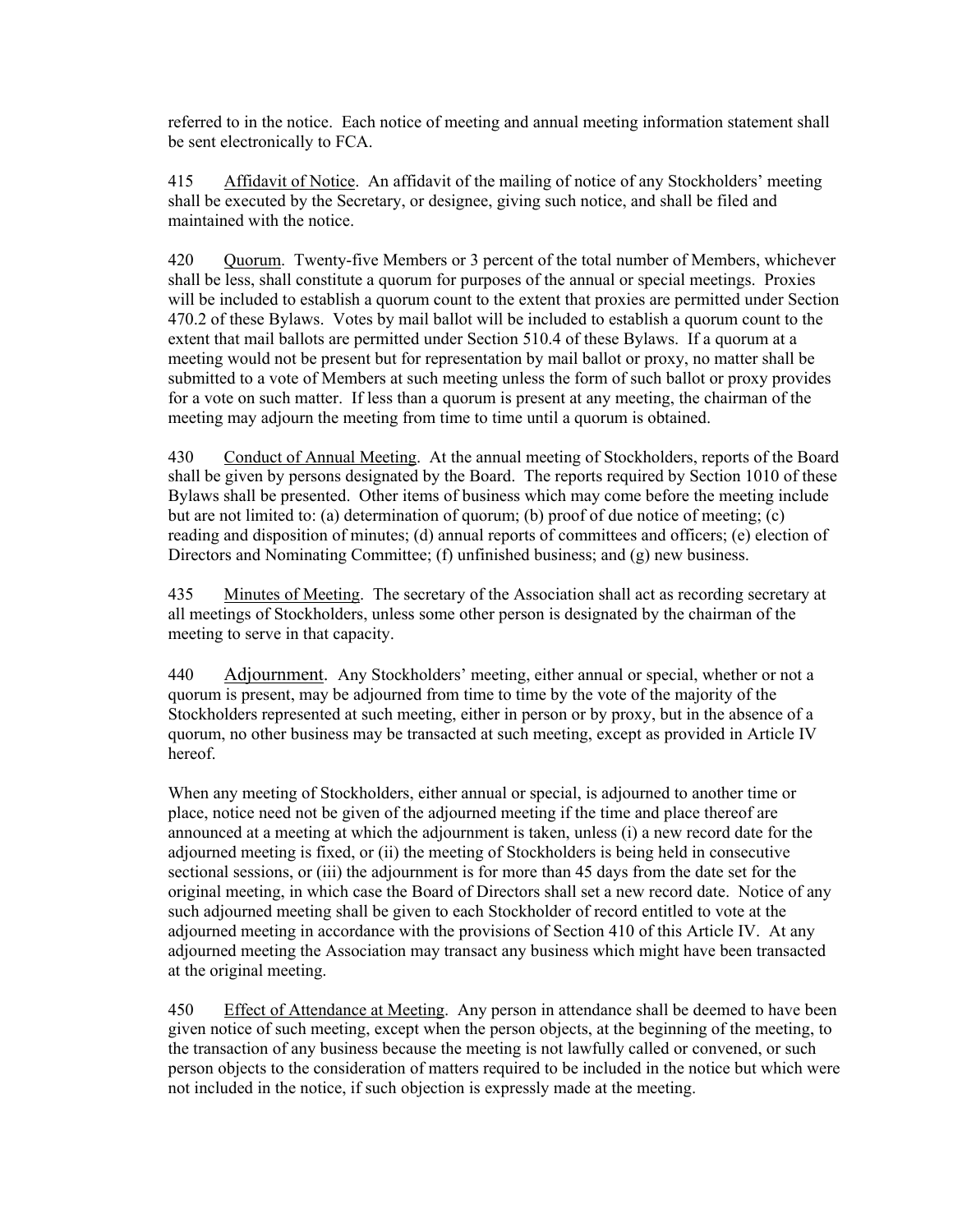# 460 Nominating Committee

460.1 Election of Nominating Committee. Each year, following the annual meeting, the Members shall elect a Nominating Committee composed of 25 members, including two members from each of six regions within the Western Territory, as identified below, four members from each of the Heartland Territory and the Great Plains Territory, and five members from the Mountain Plains Territory. In the event of a tie vote for a position, each of the candidates among whom the tie exists shall be allowed to serve.

| Western                       |                                                                                                                                                                                                                                                                                                                                                                                                                                                                                                                                                                                                                                                         |
|-------------------------------|---------------------------------------------------------------------------------------------------------------------------------------------------------------------------------------------------------------------------------------------------------------------------------------------------------------------------------------------------------------------------------------------------------------------------------------------------------------------------------------------------------------------------------------------------------------------------------------------------------------------------------------------------------|
| <b>Territory</b>              | <b>Counties</b>                                                                                                                                                                                                                                                                                                                                                                                                                                                                                                                                                                                                                                         |
| <b>Central Region</b>         | Alameda, Alpine, Amador, Calaveras, Contra Costa, El Dorado,,<br>Fresno, Mariposa, Merced, Mono, Sacramento, San Joaquin, Stanislaus,<br>Tuolumne                                                                                                                                                                                                                                                                                                                                                                                                                                                                                                       |
| Northern Region               | Del Norte, Humboldt, Lake, Lassen, Marin, Mendocino, Modoc, Napa,<br>Plumas, Sierra, Siskiyou, Sonoma, Trinity                                                                                                                                                                                                                                                                                                                                                                                                                                                                                                                                          |
| Salinas Region                | Monterey, San Benito, San Francisco, San Mateo, Santa Clara, Santa<br>Cruz                                                                                                                                                                                                                                                                                                                                                                                                                                                                                                                                                                              |
| Southern<br>California Region | Los Angeles, Orange, Riverside, San Bernardino, San Diego                                                                                                                                                                                                                                                                                                                                                                                                                                                                                                                                                                                               |
| Intermountain                 | The State of Nevada                                                                                                                                                                                                                                                                                                                                                                                                                                                                                                                                                                                                                                     |
| Hawaii                        | The State of Hawaii                                                                                                                                                                                                                                                                                                                                                                                                                                                                                                                                                                                                                                     |
| Heartland                     |                                                                                                                                                                                                                                                                                                                                                                                                                                                                                                                                                                                                                                                         |
| <b>Territory</b>              | <b>Counties</b>                                                                                                                                                                                                                                                                                                                                                                                                                                                                                                                                                                                                                                         |
|                               | Barber, Barton, Butler, Chautauqua, Cloud, Comanche, Cowley,<br>Edwards, Elk, Ellis, Ellsworth, Graham, Greenwood, Harper, Harvey,<br>Jewell, Kingman, Kiowa, Lincoln, McPherson, Mitchell, Norton,<br>Osborne, Ottawa, Pawnee, Phillips, Pratt, Reno, Republic, Rice, Rooks,<br>Rush, Russell, Saline, Sedgwick, Smith, Stafford, Sumner, and Trego in<br>the State of Kansas: Kay, Noble, and Osage in the State of Oklahoma.                                                                                                                                                                                                                         |
| <b>Mountain Plains</b>        |                                                                                                                                                                                                                                                                                                                                                                                                                                                                                                                                                                                                                                                         |
| <b>Territory</b>              | <b>Counties</b>                                                                                                                                                                                                                                                                                                                                                                                                                                                                                                                                                                                                                                         |
|                               | In the State of Colorado, the Counties of Adams, Arapahoe, Archuleta,<br>Boulder, Clear Creek, Broomfield, Delta, Denver, Dolores, Douglas,<br>Eagle, Elbert (except Townships 11 - 13 South inclusive in Ranges 57 -<br>59 West inclusive), Garfield, Gilpin, Grand, Gunnison, Jackson,<br>Jefferson, La Plata, Larimer, Mesa, Moffat, Montezuma, Montrose,<br>Ouray, Pitkin, Rio Blanco, Routt, San Juan, San Miguel, Summit, and<br>Weld, and that part of Hinsdale and Saguache counties lying north and<br>west of the Continental Divide, and Townships 37 & 38 North of<br>Ranges 3, 4, & 5 West in Hinsdale county. In the State of New Mexico, |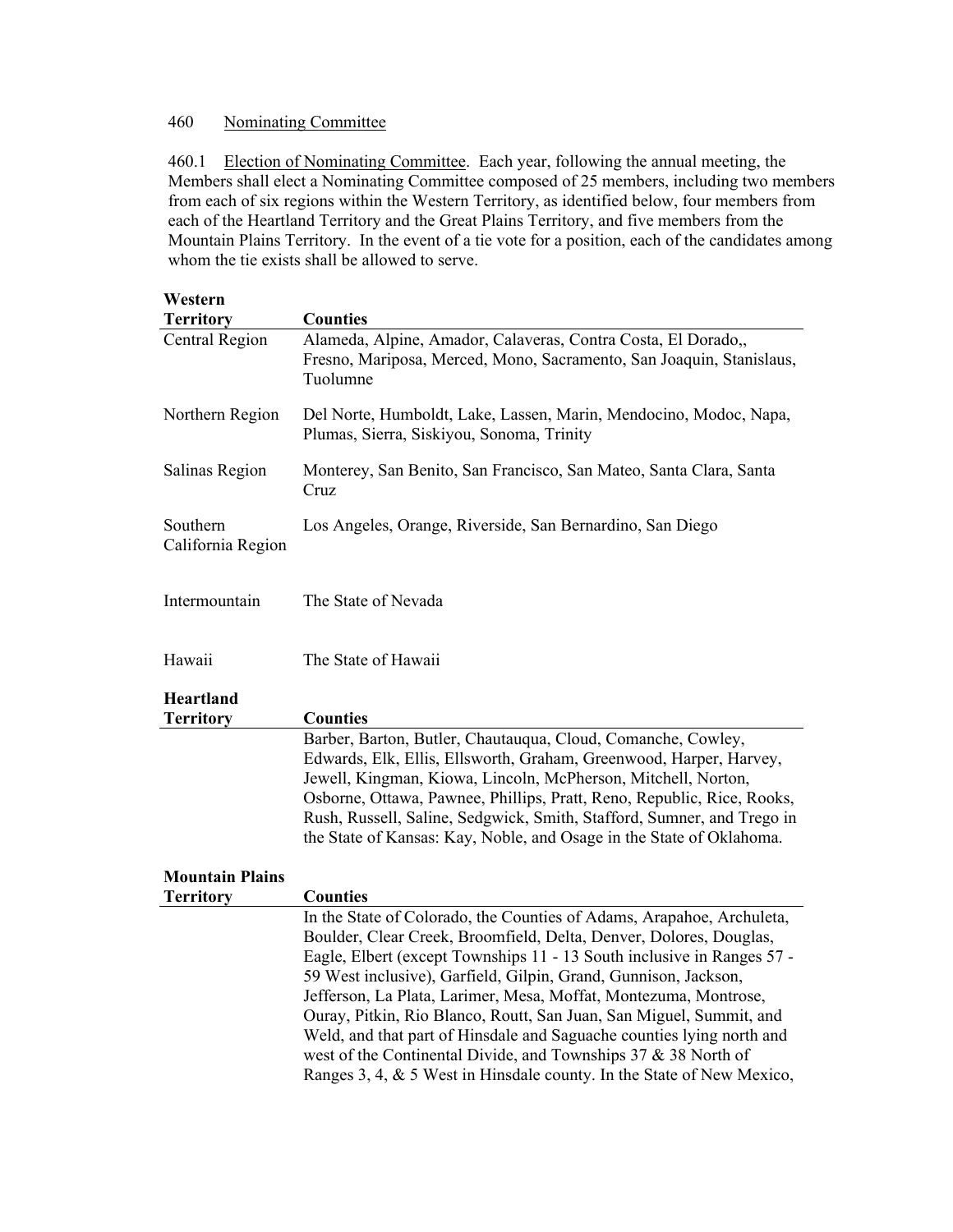the County of San Juan and, for that half of Rio Arriba County lying west of the Continental Divide.

# **Great Plains Territory**

**Counties**

In the State of Kansas, the Counties of Clark, Finney, Ford, Grant, Gray, Greeley, Hamilton, Haskell, Kearny, Lane, Meade, Morton, Scott, Seward, Stanton, Stevens, and Wichita.

All Members shall have a vote in the election of each Nominating Committee member. Each Nominating Committee member shall serve a one-year term commencing on July 1 after the annual meeting after which such member is elected and ending with the results of the following election; provided, however, that if the member's successor is not elected in the following election, then such member may continue to serve on the Nominating Committee until such successor is elected. In no event shall a Nominating Committee member serve more than five (5) consecutive terms.

The Nominating Committee shall apply best efforts to nominate at least two candidates for each position assigned to the Western Territory, at least eight candidates in the aggregate for the four positions assigned to the Heartland Territory, and at least ten candidates in the aggregate for the five positions assigned to the Mountain Plains Territory, and at least eight candidates in the aggregate for the four positions assigned the Great Plains Territory. Nominations may also be made from the floor. Nominees are eligible for those positions representing the region in which they maintain their residence or in which their farming or aquatic operation is located, or if they do not reside or have a farming or aquatic operation located within the Association's territory, the region where the branch which services their loan is located. For the Western Territory positions, the two persons receiving the highest number of votes for each position shall be the members of the Nominating Committee. For the Heartland Territory and the Great Plains Territory, the four persons receiving the highest number of votes shall be the members of the Nominating Committee. For the Mountain Plains Territory, the five persons receiving the highest number of votes shall be the members of the Nominating Committee.

Directors, officers, employees or agents of the Association are not eligible to serve on the Nominating Committee.

460.2 Quorum; Minutes. A majority of the Nominating Committee shall constitute a quorum for transacting the business of the Committee. The Committee shall keep minutes of its deliberations, which minutes shall be turned over to the Corporate Secretary to be maintained in accordance with the Association's records disposal schedule.

460.3 Function of the Nominating Committee – Selection of Candidates for Director Positions. Each Nominating Committee shall select candidates who are eligible to run for the positions to be filled. The Nominating Committee shall attempt to select candidates so that all geographic areas of the Association's territory and all types of agricultural commodities or practices are represented. Notwithstanding the foregoing, the Nominating Committee shall seek candidates with diverse skills, talents and agricultural operations who will serve the interests of all Stockholders of the Association. The Nominating Committee, with the assistance of Association employees, shall ascertain the candidates' willingness to serve. The Nominating Committee shall submit for election a slate of candidates which shall include at least two candidates for each position to be filled. In the event a candidate is eligible to run for multiple open director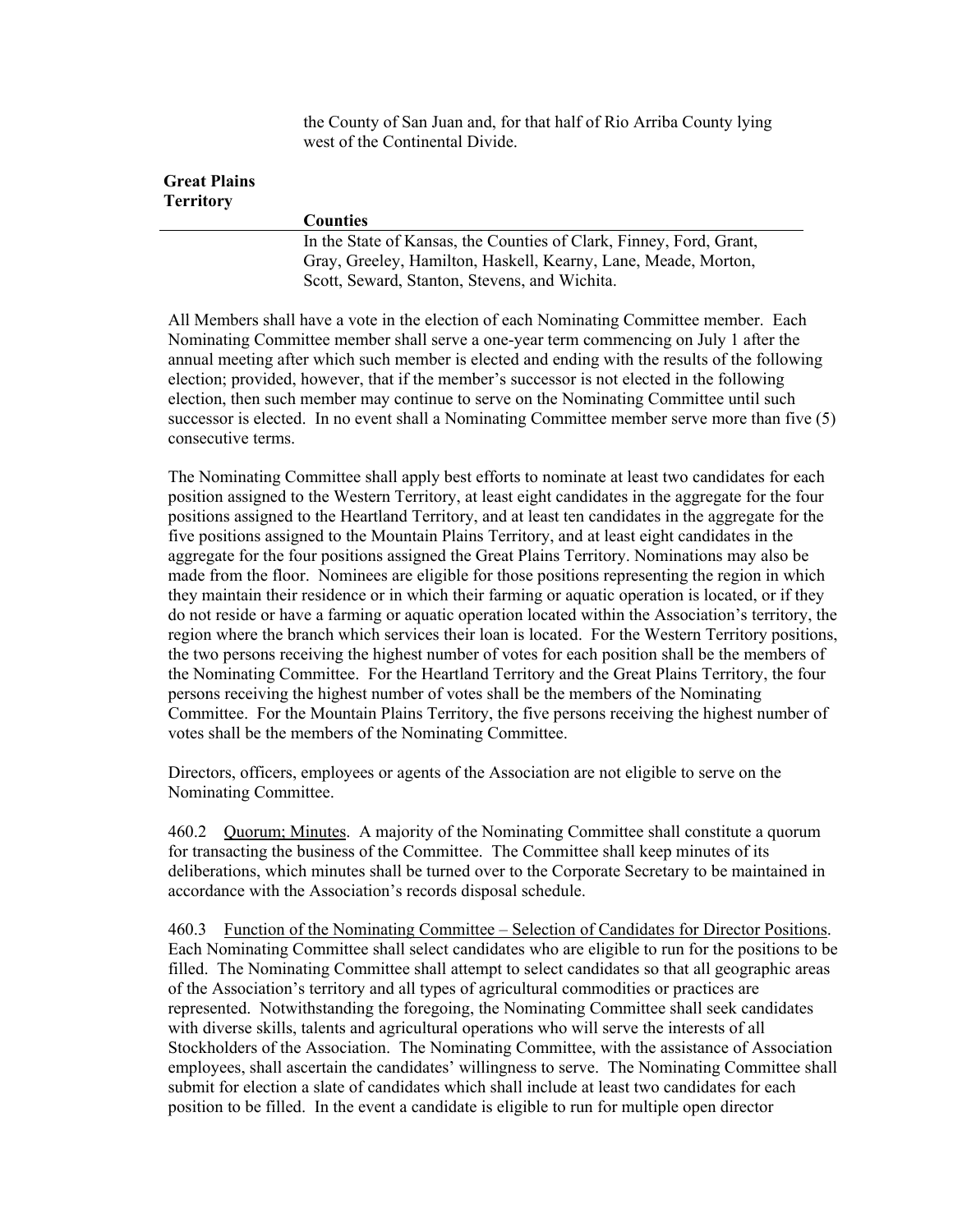positions, the Nominating Committee shall slate the candidate to run for the position that it determines fits best with the goal of assuring representation from all areas of the Association territory and agriculture served.

If the Nominating Committee, despite diligent effort, is unable to find at least two willing nominees for each director position to be filled, it shall promptly submit to the Board of Directors a written explanation of the reasons why it is unable to find such a number of willing nominees. If after five business days following receipt of such explanation the Board of Directors has not sent to the Nominating Committee a written statement rejecting such explanation, the Nominating Committee shall be deemed to have authority to submit a slate of nominees numbering less than two nominees for each position to be filled, to the extent described in the explanation.

#### 470 Voting

470.1 Voting Rights. Each Member shall be entitled to one, and only one, vote for each director position and on each matter subject to a Member vote, regardless of the number of single or joint loans such Member may have with the Association. In the case of a joint loan, the vote may be cast by only one of the joint holders duly authorized by the other joint holder(s) in writing filed with the Association. The vote of a Member which is a legal entity shall be cast by an individual duly so authorized in writing filed with the Association. If a Member controls the business affairs of another Member, the controlling stockholder and the controlled stockholder shall be considered as one person and shall be entitled to a total of only one vote. For the purpose of this section of the bylaws, a Member shall be deemed to control another Member if the stockholder has, directly or indirectly, more than a 50 percent ownership interest in (1) the other stockholder or (2) the primary collateral securing the other stockholder's loan. In no event may an individual vote more than once.

470.2 Proxy. Every person entitled to vote for mergers of associations, issuance of preferred stock or on any other matter shall have the right to do so either in person or by one or more agents authorized by a written proxy signed by the person and filed with the secretary of the Association. Stockholders may also attend special or annual Stockholders' meetings and vote on matters presented therein in person or by one or more agents authorized by a written proxy signed by the person and filed with the secretary of the Association. A proxy shall be deemed signed if the Stockholder's name is placed on the proxy by the Stockholder or the Stockholder's attorney in fact. A validly executed proxy which does not state that it is irrevocable shall continue in full force and effect unless (i) revoked by the person executing it, prior to the vote pursuant thereto, by a writing delivered to the Association stating that the proxy is revoked or by a subsequent proxy executed by the person executing the prior proxy and presented to the meeting, or as to any meeting by attendance at such meeting and voting in person by the person executing the proxy; or (ii) written notice of the death or incapacity of the maker of such proxy is received by the Association before the vote pursuant thereto is counted; provided, however, that no such proxy shall be valid after the expiration of 11 months from the date of such proxy, unless otherwise provided in the proxy.

470.3 List of Holders of Voting Stock. A list of Members shall be maintained by the Association. The list shall be used when distributing ballots at an annual or special meeting, mailing ballots under Section 510.4, for the purposes as authorized by the Board subject to the Act and Regulations. A list of Members and Equityholders shall be maintained and may be used for communications among such Members and Equityholders, as provided in Section 4.12A(a) of the Act and Regulations. If the meeting is held in consecutive sectional sessions, the list shall be used at each sectional session to assure that no Member votes more than once. Each list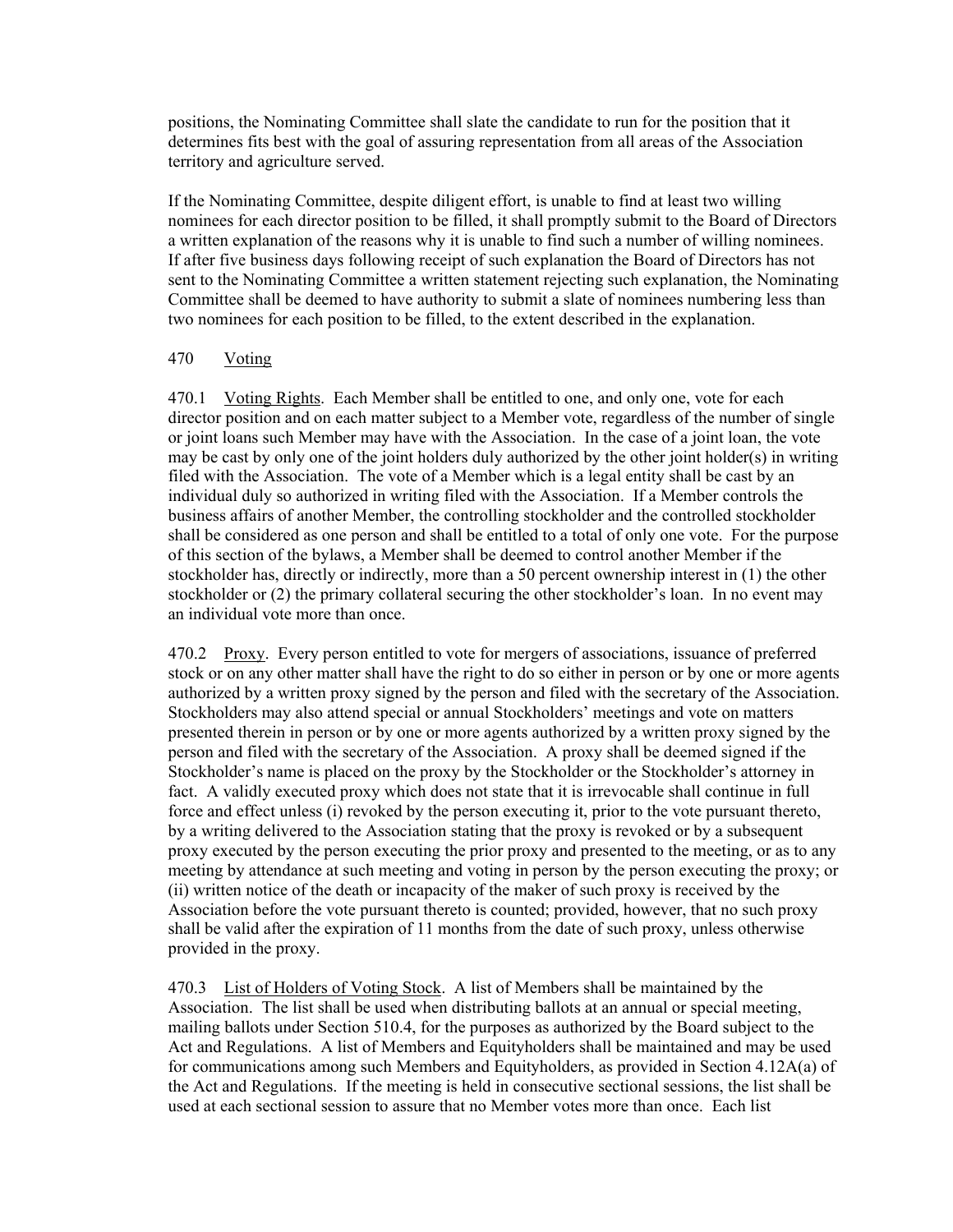referenced herein shall include the list of names, addresses, and classes of stock held by Stockholders who are eligible to vote as of the applicable record date.

480 Record Date for Stockholder Notice, Voting, and Giving Consents. For purposes of determining the Stockholders entitled to notice of any meeting or to vote or entitled to give consent to an Association action without a meeting, the Board may fix, in advance, a record date, which shall be at least 10 business days but nor more than 60 days prior to the date of any such meeting or such action without a meeting, and in such case only Members (or all Stockholders if all Stockholders are eligible to vote) at the close of business on the record date so fixed are entitled to notice and to vote or to give consents, as the case may be, notwithstanding any transfer of any shares on the books of the Association after the record date fixed as aforesaid.

# **ARTICLE V BOARD OF DIRECTORS**

### 500 Board of Directors Eligibility and Terms

500.1 Director Eligibility. Except as to an Outside Appointed Director, no person shall be elected unless he or she is a holder of voting stock as described in Section 810.2 of these Bylaws, is in compliance with the Regulations, is a bona fide farmer, rancher, or producer or harvester of aquatic products and either resides or conducts business in the Association's territory, or, if he or she does not reside or conduct business in the Association's territory, has a loan with the Association which is serviced by a branch within its territory. Directors are elected at large, but candidates are eligible to run only for positions associated with the territorial region in which the candidate resides, operates or has a loan serviced. An Outside Appointed Director shall have the qualifications set forth in Section 500.5 of these bylaws. Except as to an Outside Appointed Director, an individual designated to vote the stock of a corporation or partnership may be a director as long as that individual holds stock in the corporation, is a member of the partnership, and meets all other requirements for serving as an association director. However, if voting stock is converted during the term into nonvoting stock, such conversion shall not disqualify a director from completing the term for which he or she was elected or appointed.

500.2 Board Composition and Size. The Board shall be comprised of 16 stockholder-elected director positions, two (2) to four (4) appointed outside director positions and may include one (1) stockholder appointed director. For purposes of director nomination and ensuring reasonable geographic representation as well as facilitating representation of different types of agriculture, the Association's territory shall be divided into four geographic territories corresponding to the boundaries of the predecessor associations that consolidated to form the Association in 2009, 2012 and 2017, respectively, and. the territory consisting of the state of Hawaii is included in the Western Territory described below. Each elected director position is assigned (for nomination purposes) to one such territory. Of the 16 elected director positions, seven will be filled by stockholders residing in California, Nevada or Hawaii (the Western Territory), three will be filled by stockholders residing in Kansas or Oklahoma, excluding the territory previously served by Farm Credit of Southwest Kansas (the Heartland Territory), three will be filled by stockholders residing in Colorado or New Mexico (the Mountain Plains Territory), and three will be filled by stockholders residing in the territory formerly served by Farm Credit of Southwest Kansas (the Great Plains Territory). No person shall be nominated, elected or re-elected to a director position unless they reside or have their operations located in the nominating territory represented by the director position for which they are/would be a candidate, or, if they do not reside or have an operation located within the Association's territory, in the region where the branch which services their loan is located.. Association wide voting will be used in the election of all shareholder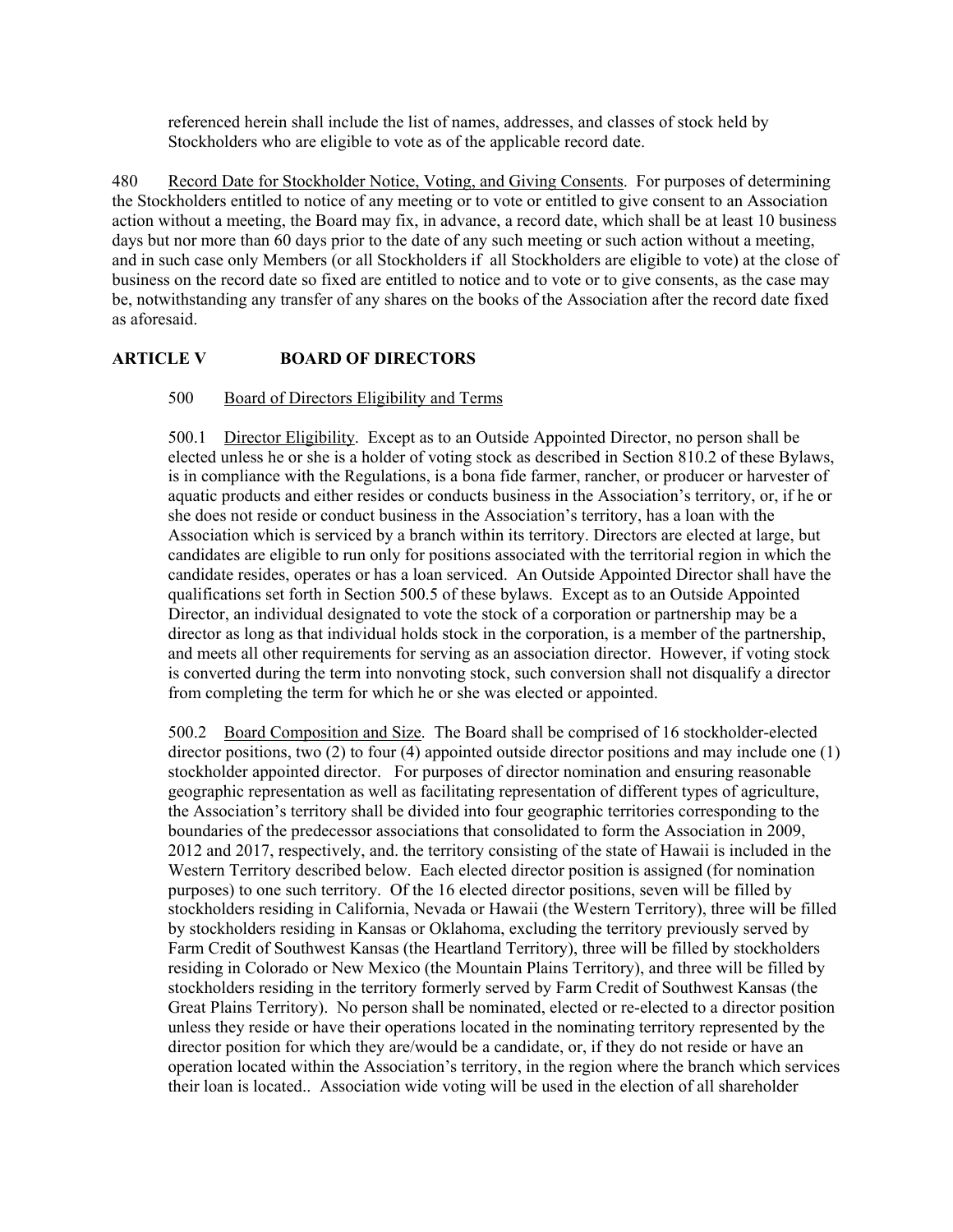elected directors in accordance with Section 510 below. Stockholder-elected directors shall always comprise at least sixty percent (60%) of the total number of directors on the Board.

500.3 Periodic Review of Board Composition. The Board shall periodically review the size of the Board to ensure that the size of the Board remains consistent with prudent management practices. Each year, the Board shall determine whether new elected, outside appointed director or shareholder appointed director positions should be added or whether any existing elected or appointed director positions with expiring terms should be eliminated, provided that the number of outside appointed directors may not be less than two. The Board or its designee shall notify the Nominating Committee of any changes to the director positions which may affect the work of the Nominating Committee for that year. If director positions are to be eliminated in any given year, the Board will strive to effect the reductions by eliminating those positions that are already due to expire in that year.

500.4 Vacancies. Except as provided in Section 530 hereof, any vacancy on the Board arising from death, resignation, removal or otherwise, may be filled by a Member elected by vote of all members of such Board then remaining. Any member appointed by the other members of the Board to fill a vacancy on the Board referred to in this section shall serve for the remainder of the term of the person he or she replaces, and shall, to the extent possible, possess the same qualifications, if any, applicable to the director so being replaced. Notwithstanding the foregoing, an election shall be held to fill a vacancy if necessary to comply with any FCA Regulation specifying a minimum percentage of the members of the Board that must be elected by Stockholders.

500.5 Outside Appointed Director. Notwithstanding the foregoing subsection or any other provision of these Bylaws, at least two members of the Board shall be persons who, at the time that such persons become, and while serving as, members of the Board, are not a director of a Farm Credit institution, other than the PCA or the FLCA, or an officer, employee, agent or stockholder of any System institution ("Outside Appointed Directors"). The Outside Appointed Directors shall be appointed to the Board by the other members thereof. The qualifications, manner of nominations and elections, basis for removal and related matters respecting Outside Appointed Directors shall be determined from time to time by the other members of the Board. However, the term of the Outside Appointed Directors shall be the same as those of the other members of the Board. An Outside Appointed Director shall be automatically removed if he or she becomes a director (other than of the FLCA or the PCA), officer, stockholder, employee or agent of any System institution. An Outside Appointed Director is subject to removal from the Board by the other directors as provided in Section 580.2.

500.6 Financial Expert. The Board shall have at least one director who is a financial expert recognized as having education or experience in: accounting, internal accounting controls, or preparing or reviewing financial statements for financial institutions or large corporations consistent with the breadth and complexity of accounting and financial reporting issues that can reasonably be expected to be raised by the institution's financial statements. The director designated by the Board as a financial expert shall serve on the Association's audit committee.

500.7 Stockholder Appointed Director. Notwithstanding any other provision of these Bylaws, the Board may, in its discretion, and as it deems appropriate and in the best interests of the governance of the Association, appoint a Member to serve as a Director ("Stockholder Appointed Director"). The Stockholder Appointed Director shall be elected to the Board by the other members thereof. The qualifications, manner of nominations and elections, basis for removal and related matters respecting Stockholder Appointed Directors shall be determined from time to time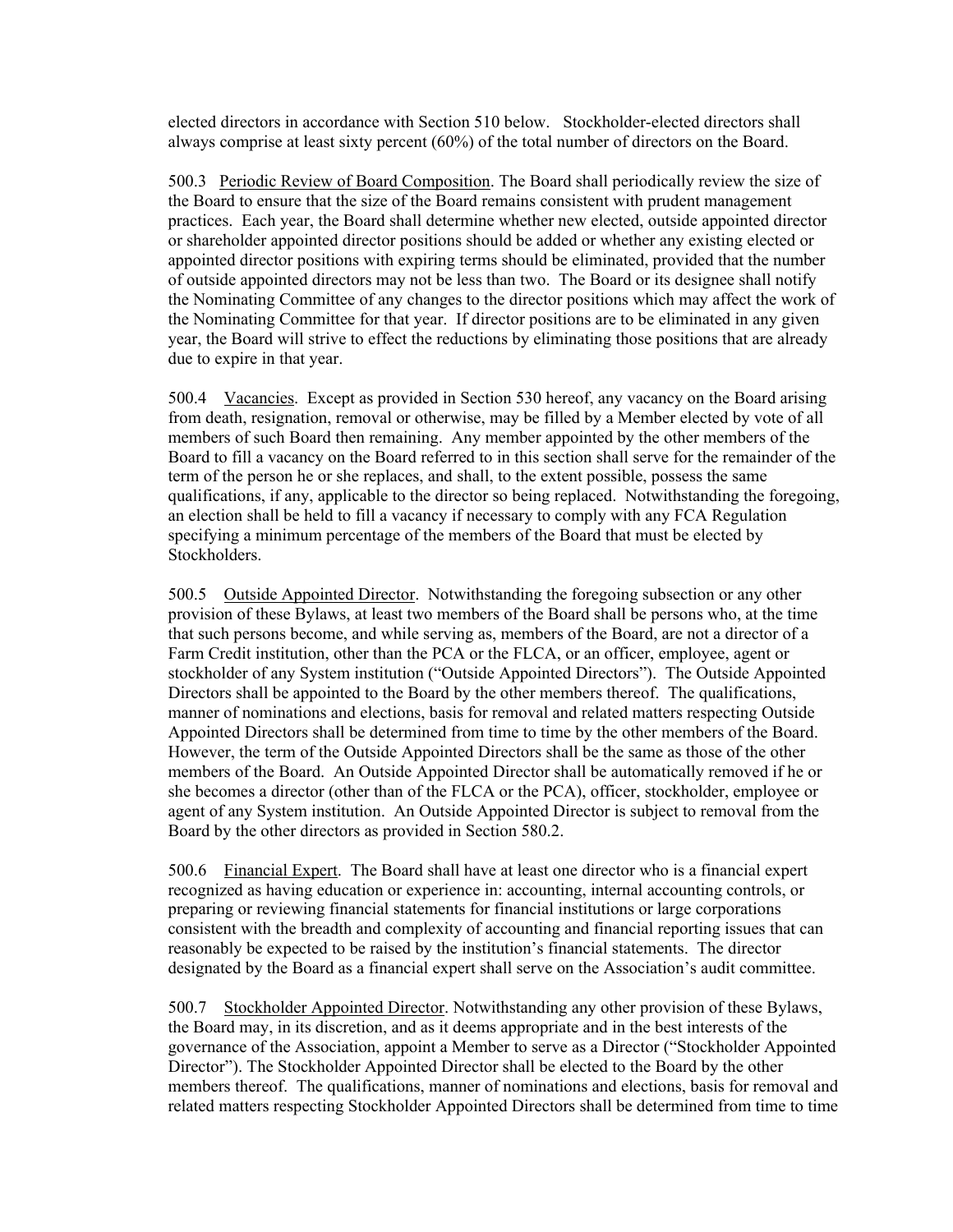by the other members of the Board. However, the term of the Stockholder Appointed Director shall be the same as those of the other members of the Board. A Stockholder Appointed Director is subject to removal from the Board by the other directors as provided in Section 580.2.

## 505 Qualifications of Directors

505.1 Certain Qualifications; Dual Directorships. An individual who is, or has been, within the year preceding the beginning of his or her term, a salaried officer or an employee of the Association or of any other System bank or association is not eligible to be elected or appointed and may not serve as a director. An individual may not be a director of this Association and another Farm Credit association at the same time with the exception of the PCA and the FLCA. No individual shall become or continue as an elected or appointed director if the individual is a director, officer, employee or agent of a non-System commercial bank, savings and loan association, credit union or any similar lending institution that competes directly with the association. A legally authorized representative of a deceased or incompetent Member is not eligible to be elected or appointed as a director unless such representative also is a Member in his or her own right.

505.2 Prohibition to Become or to Continue as Director. Absent extraordinary circumstances that result in a director's loan being adversely classified, as defined and resolved in accordance with Association policy, no person shall become or continue as a director if such person's loan is adversely classified . Individuals ineligible to be nominated by reason of this section shall not be removed from the list of Members furnished to the nominating committee.

Any director shall automatically be removed from the Board, and his or her office shall automatically become vacant, in the event that such director: (a) files a petition for relief in voluntary bankruptcy, or otherwise institutes suit under applicable voluntary Federal or state bankruptcy, insolvency, or receivership laws; (b) has an order for relief entered against him or her in an involuntary Federal bankruptcy proceeding or is placed in receivership in a state proceeding; (c) seeks reorganization under the Bankruptcy Code of personal business interests or of interests in a corporation in which the director owns the controlling interests; (d) is party to a foreclosure proceeding (judicial or nonjudicial) involving property in which the director has an interest, which proceeding is instituted because of the director's default on indebtedness to a System institution; or (e) is convicted of any criminal offense involving dishonesty or breach of trust or held liable in damages for fraud; or (f) becomes legally incompetent.

505.3 Termination for Unexcused Absences. The unexcused absence of a director from two regularly scheduled meetings of the Board of Directors or its Committees in a 12-month period shall be deemed a resignation from the Board and shall automatically terminate such director's service and the resulting vacancy shall be filled as provided in Section 500.4 of these Bylaws.

### 510 Election of Directors

510.1 Election to Fill Expired Terms and Vacancies. In the manner provided in these Bylaws, the Members shall elect each year one or more directors whose term is expiring or to fill any vacancy on the Board. Each Member shall have a vote in the election of each elected director.

510.2 Nominations from the Floor; Casting Ballots. At the annual meeting, the Nominating Committee shall submit the slate of candidates for election after which the chairman conducting the election shall entertain nominations from the floor and thereafter shall appoint an independent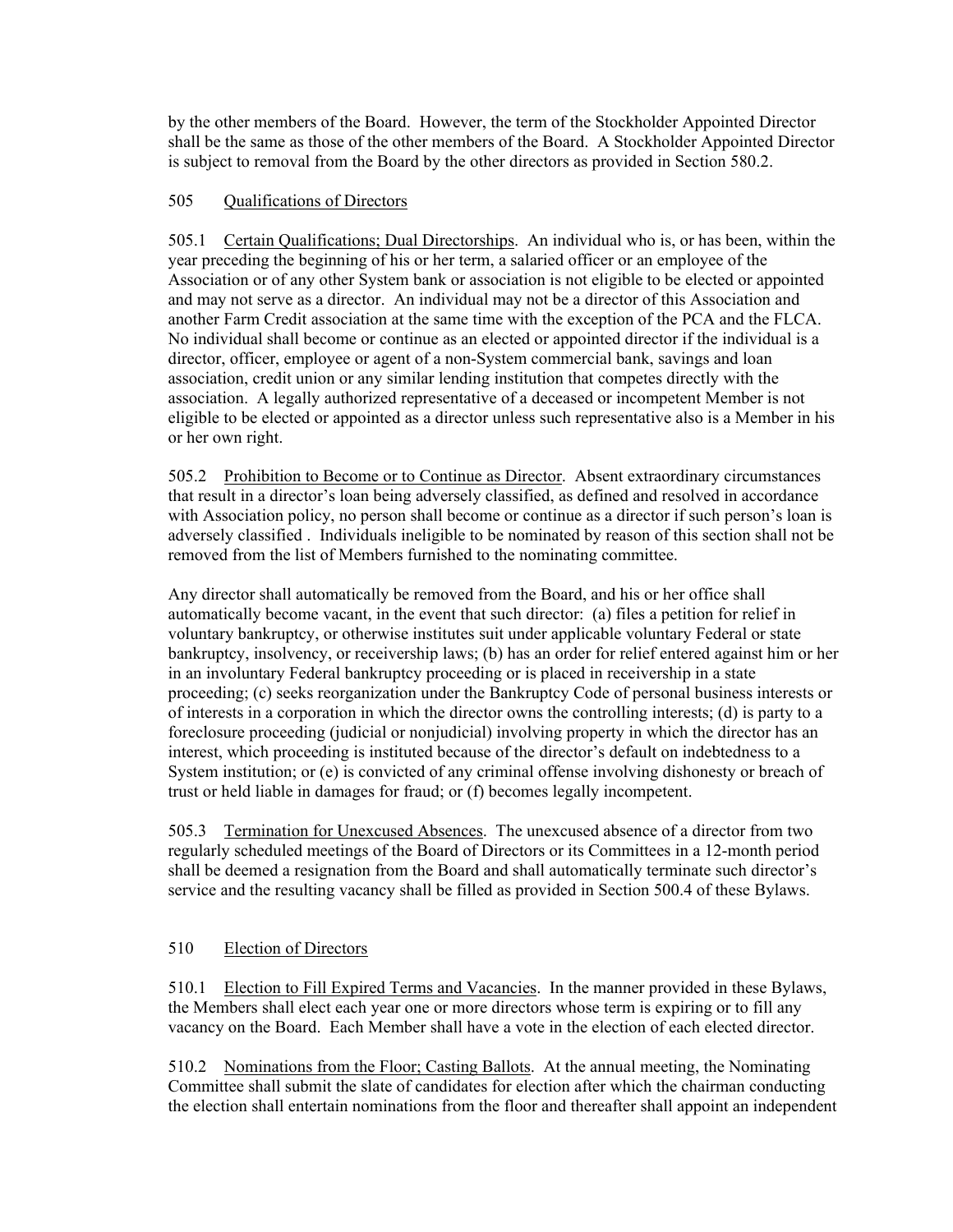teller to tally the ballots. In the event a candidate from the floor is eligible to run for multiple open positions, the Nominating Committee will slate that candidate to run for the position that it determines best fits with the goal of assuring representation from all areas of the Association territory and agriculture served.

510.3 Listing Nominees on Ballots. Candidates shall be listed on the ballot by the position to be filled. For every vacancy at least two candidates shall stand for election. Each voting Stockholder may cast one vote for each position to be filled. Each voting Stockholder entitled to vote at any election of directors may cumulate votes and give one candidate a number of votes equal to the number of directors to be elected or distribute his votes on the same principle among as many candidates as the Stockholder thinks fit. The candidate receiving the largest number of votes in each position shall be elected.

510.4 Balloting. All voting for directors under this Section and for Nominating Committee members under Section 460.1 shall be by mail or electronic ballot. Within 15 business days following the date of the annual meeting, or of the last sectional session if the annual meeting is held in consecutive sectional sessions, a ballot shall be mailed to each voting Stockholder. The election polls shall be closed at the end of the 25th business day following the date on which the ballots are mailed to the voting Stockholders. On the first business day after the polls are closed, the independent teller shall tally the ballots returned to the Association prior to the closing of the polls. The independent teller shall report the results of the election to the chief executive officer, or designee, who shall then coordinate with the Corporate Secretary to send a notice thereof to the Members within 10 business days.

510.5 Tie Vote. If no person is elected to a position because of a tie vote, the tie may be broken by a coin toss or other similar method approved by the Board of Directors and subject to FCA Regulations.

520 Term. Except as provided in Section 500.4, a director's term will commence at the first regular board meeting following the announcement of the election results in which such member is elected, and shall continue until the first regular board meeting after election results are announced following the fifth annual meeting after being elected or until such director's successor has been elected. With respect to directors elected to complete partially expired terms, the terms will be for the unexpired portions of such terms, except as provided in Section 530. A director shall cease to serve in the event such director (a) resigns, (b) is removed from office, or (c) becomes unable to act by reason of death or disqualification. Nothing herein restricts the rights of the Members, acting pursuant to these Bylaws, to shorten any term being served by a director or to terminate any position being occupied by such director.

530 Vacancies. Subject to Section 5.34 of the Act, if a majority, but not all, of the director positions become vacant, the quorum requirement hereunder shall be suspended, and the remaining director(s) shall elect a Chairman who shall immediately call a special meeting of Stockholders for the purpose of electing directors to fill all vacancies. If all of the director positions become vacant, the Association President, in consultation with the nominating committee, shall appoint qualified persons to fill sufficient vacancies to constitute a quorum. The Chairman shall then promptly call a special meeting of Stockholders for the purpose of electing directors to fill all unexpired terms, and the terms of the persons appointed under this section shall expire upon the certification of the results of such director election.

540 Duties of Directors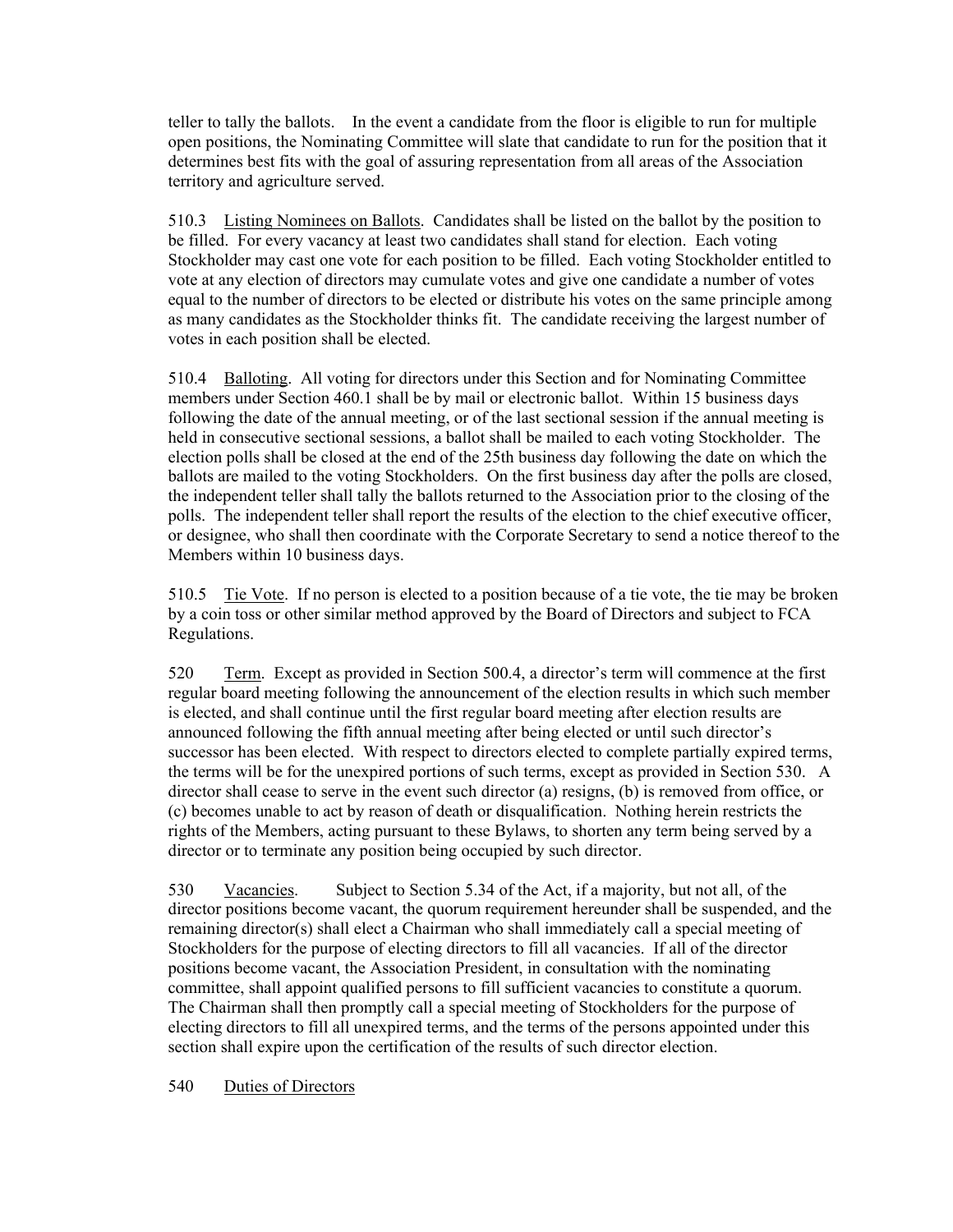540.1 General Control of Association. The Board shall be responsible for general control and direction of the affairs of the Association. The Board shall determine Association policy matters as required by the FCA Regulations, periodically review the operations of the Association, and keep itself informed of the Association's fulfillment of its objectives and duties in accordance with the Act, the Regulations, and other objectives. The Board shall recognize that the Association, the PCA and the FLCA are responsible for, and dependent on, each other's financial condition. Accordingly, the Board shall manage the Association's affairs and establish policies with the primary objective of improving the three institutions' combined financial condition in a safe and sound manner.

540.2 Elect and Fix Salary of the Chief Executive Officer. The Board shall: (a) appoint and fix the salary of the chief executive officer; (b) prescribe the duties and responsibilities of the chief executive officer who shall be responsible for the management of the Association; and (c) provide for payment from the Association's general funds of the reasonable and necessary expenses incurred by committees, officers and employees of the Association in connection with the Association's business.

540.3 Adoption of Bylaws. At the first meeting of the Board after January 1, 2017, the Board shall approve these Bylaws.

## 550 Board Meetings; Action Without Meeting

550.1 Regular Meetings. Regular meetings of the Board shall be scheduled and held at least quarterly at such times and at such places as the Board by resolution may determine.

550.2 Special Meetings. Special meetings of the Board shall be held whenever called by: (a) the chairman of the Board; (b) the chief executive officer after conferring with the chairman of the Board; or (c) a majority of the directors.

550.3 Telephone Meetings. Meetings (and meetings of committees provided for in Article VI of the Bylaws) may also be conducted by telephone conference call or video conference provided a reasonable attempt is made to reach all directors (and, with respect to committees, alternates), a direct quorum is present, and technical arrangements permit all persons participating to hear one another at the same time. Such participation shall constitute presence in person at the meeting.

550.4 Notice. Notice of meetings of the Board shall be given by the secretary or such other person as may be designated by the Board. Such notice may be given by mail, e-mail, other written or electronic means, or by telephone. If given by mail, such notice shall be mailed at least 10 days before the meeting date. If given by electronic or telephonic means, such notice shall be sent at least two days before the meeting date. If given by telephone, the secretary shall make reasonable effort to reach all directors and certify that such notice has been given, or such efforts made, at least two days before the meeting date. Notice of any meeting may be waived in writing, either before or after the meeting. Participation in a meeting shall constitute waiver of notice, unless the sole purpose of such participation is to object to the propriety of such meeting.

550.5 Action without Meeting. Any action required or permitted to be taken at any meeting of the Board, or of any committee thereof, may be taken without a meeting if all members of the Board or committee, as the case may be, consent in writing, and the writing or writings are filed with the minutes of the proceedings of the Board or committee, as the case may be.

555 Officers of the Board; Duties; Removal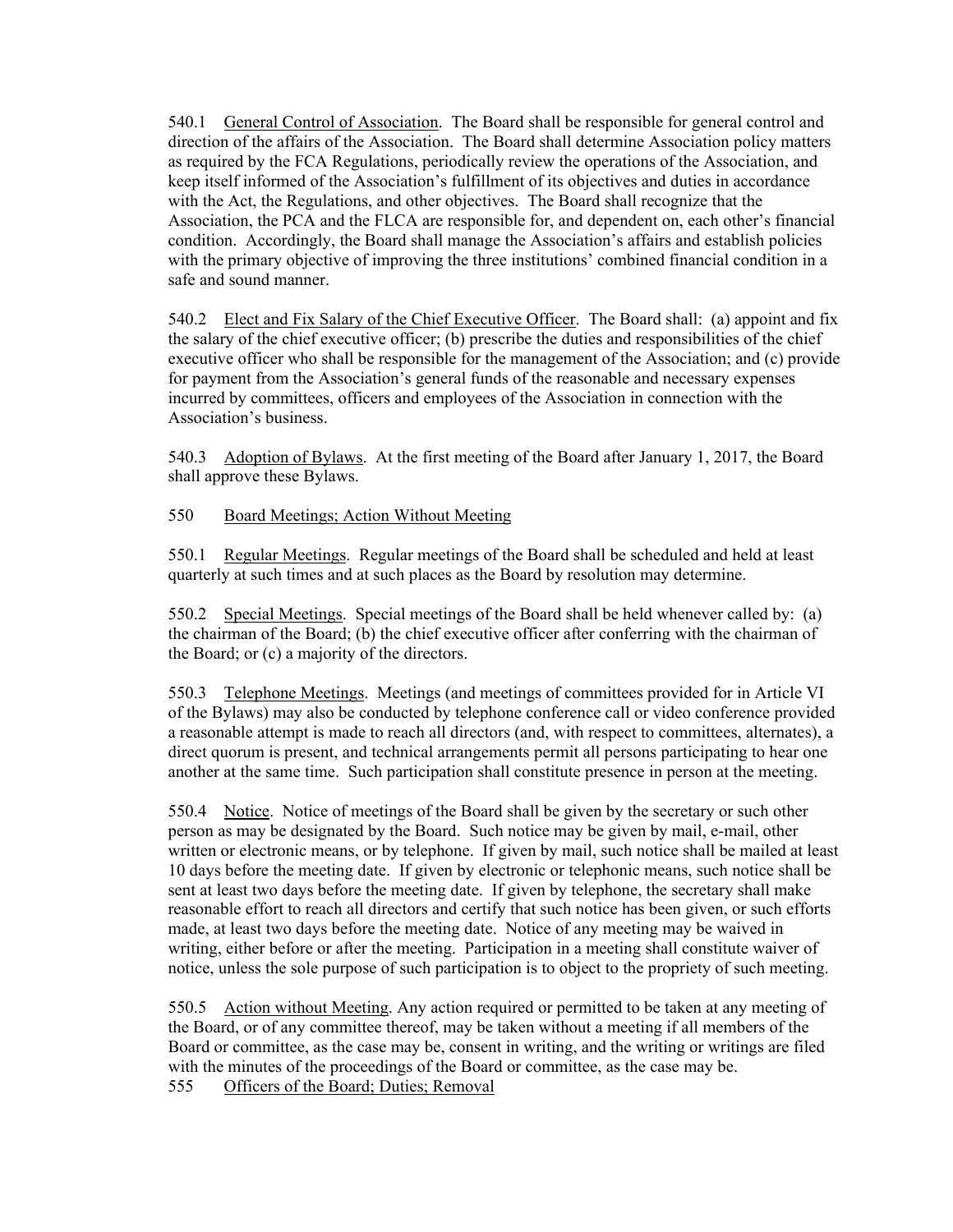555.1 Chair, Vice Chair. As soon as practicable following the annual meeting of Members, and at such other times as necessary to fill vacancies, the Board shall elect a chair and a vice chair from among the members of the Board.

555.2 Duties of Chair. The Chair shall: (a) preside at all meetings of the Board; (b) unless the Board designates another person, preside at all meetings of the Association's Members; (c) ensure that all orders and resolutions of the Board, and Regulations are carried into effect; and (d) perform such other duties as may be prescribed by the Board. The Chair may be an ex-officio member of any committee of the Board.

555.3 Duties of Vice Chair. In the absence of the Chair, the Vice Chair shall perform duties of the Chair. In the absence from a Board meeting of both the Chair and the Vice Chair, one of the other directors shall be elected by those present to preside over the meeting. The Vice Chair may be an ex-officio member of any committee of the Board.

555.4 Removal. The Chair and the Vice Chair of the Board may be removed from such positions with or without cause by a majority vote of the entire membership of the Board.

560 Honoraria. The Association may allow directors reasonable honoraria for attendance at meetings, or for special assignments. The Association may also reimburse directors for reasonable expenses incurred in connection with such meetings or assignments. CoBank may share in payment of director honoraria as agreed between the Association and CoBank subject to compliance with FCA standard of conduct regulations.

570 Quorum. A majority of the Board shall constitute a quorum at any Board meeting and a vote of a majority of the directors present shall determine the decision of the Board.

580 Removal of Board Members.

580.1 Removal by Stockholders. A proposal to consider removal of a director with or without cause may be adopted by a majority vote of the Members present at any annual or special Stockholder's meeting. If the proposal is adopted, it shall be presented to the voting Stockholders at a special meeting or by mail ballot as provided in Section 510.4 of these Bylaws. Removal shall require a majority vote of all voting Stockholders voting in person or by proxy.

580.2 Removal by Board of Directors. Outside Appointed Directors and Stockholder Appointed Directors may be removed with or without cause by a two-thirds vote of the full Board of Directors. The appointed director subject to the removal actions is prohibited from voting in his or her own removal action.

590 Resignation. A director may resign by delivering written notice to the Board specifying the date upon which such resignation is to be effective.

595 Boards of the PCA and the FLCA. Upon being elected or appointed to the Association's Board, such individual shall automatically become a member of the Boards of Directors of the PCA and the FLCA and shall remain on such Boards so long as such individual remains a member in good standing of the Association's Board.

596 Board Advisory Committees. The Board of Directors shall establish Board Advisory Committees at the region or branch office level as it may determine appropriate. The Board shall develop eligibility requirements for membership on the committees and it shall develop the roles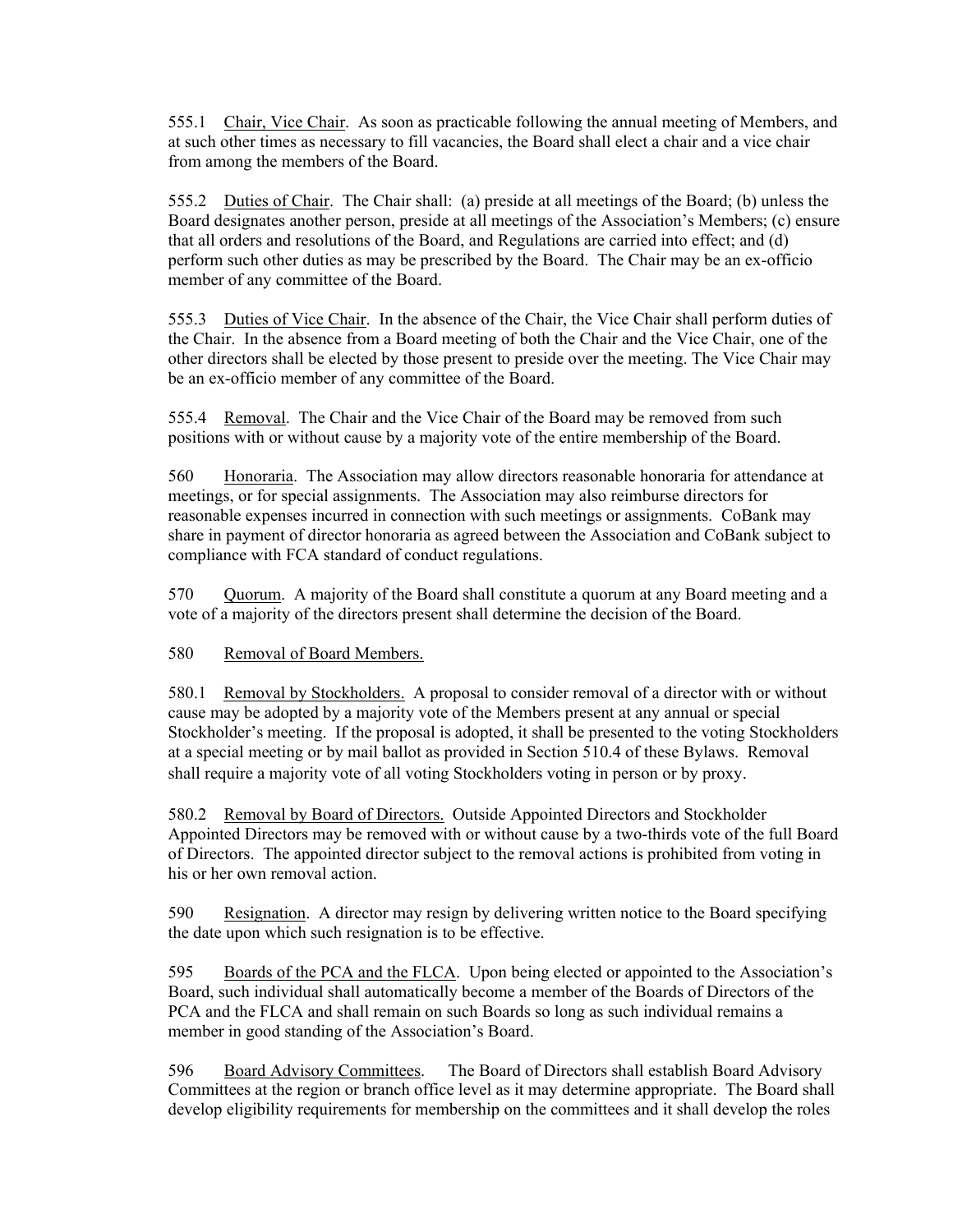and responsibilities for the Board Advisory Committees and shall review those roles and responsibilities from time to time as necessary. Eligibility for membership on the board advisory committee and the roles and responsibilities of the board advisory committee shall be set forth in procedures developed by the Board.

## **ARTICLE VI COMMITTEES**

600 Executive Committee. The Board's Chair may appoint from the Board a minimum of three directors to act with the chief executive officer or another officer designated by the Board, as an executive committee. Such committee shall have such authorities as may be delegated by the Board. Any or all of the directors who are not regular members of such committee may be designated by the Board's Chair as alternate members. Alternate members count in the determination of whether a quorum is present.

620 Other Committees. The Board may, at its discretion, appoint or abolish such other committees as may be necessary. The Board's Chair may appoint or discharge any member of such committees, and shall prescribe the authorities and duties of the committees established by the Board. Notwithstanding the foregoing, the Board shall maintain an audit committee, compensation committee, and any other committee required by FCA Regulations.

630 Withdrawal from Meeting. A member of the Board or an employee or director serving on any committee shall withdraw from the meeting of the Board or committee during its deliberations and determination of any matter related to such director's or employee's personal interests (including matters related to family or other relationships that would cause a recusal under FCA standard of conduct regulations), and the minutes shall so state.

640 Quorum. A quorum of a committee of the Board will be declared when a majority of the standing members of the committee are in attendance. Ex officio committee members are not to be included in determining the existence of a quorum.

650 Minutes. Each committee shall keep a written record of its proceedings, which the Association shall retain consistent with the Association's record retention policies and FCA Regulations.

660 Vacancies. Vacancies on any committee shall be filled from among the alternates by appointment by the Board Chair.

# **ARTICLE VII OFFICERS AND EMPLOYEES**

### 700 Appointment and Qualifications of Officers

700.1 Chief Executive Officer and Other Officers. Subject to Section 730 hereof, the Board shall name a chief executive officer, who shall serve at the pleasure of the Board, and shall continue in office until a successor is elected and takes office, unless the chief executive officer shall resign, die, retire, or be removed by the Board or FCA. Other Association officers shall be a secretary, a treasurer, and any other salaried officers provided for by the Board. Individuals may be appointed to these positions by the chief executive officer as prescribed in Section 710. One person may hold more than one of these offices simultaneously, except that no person may serve simultaneously as chief executive officer and secretary.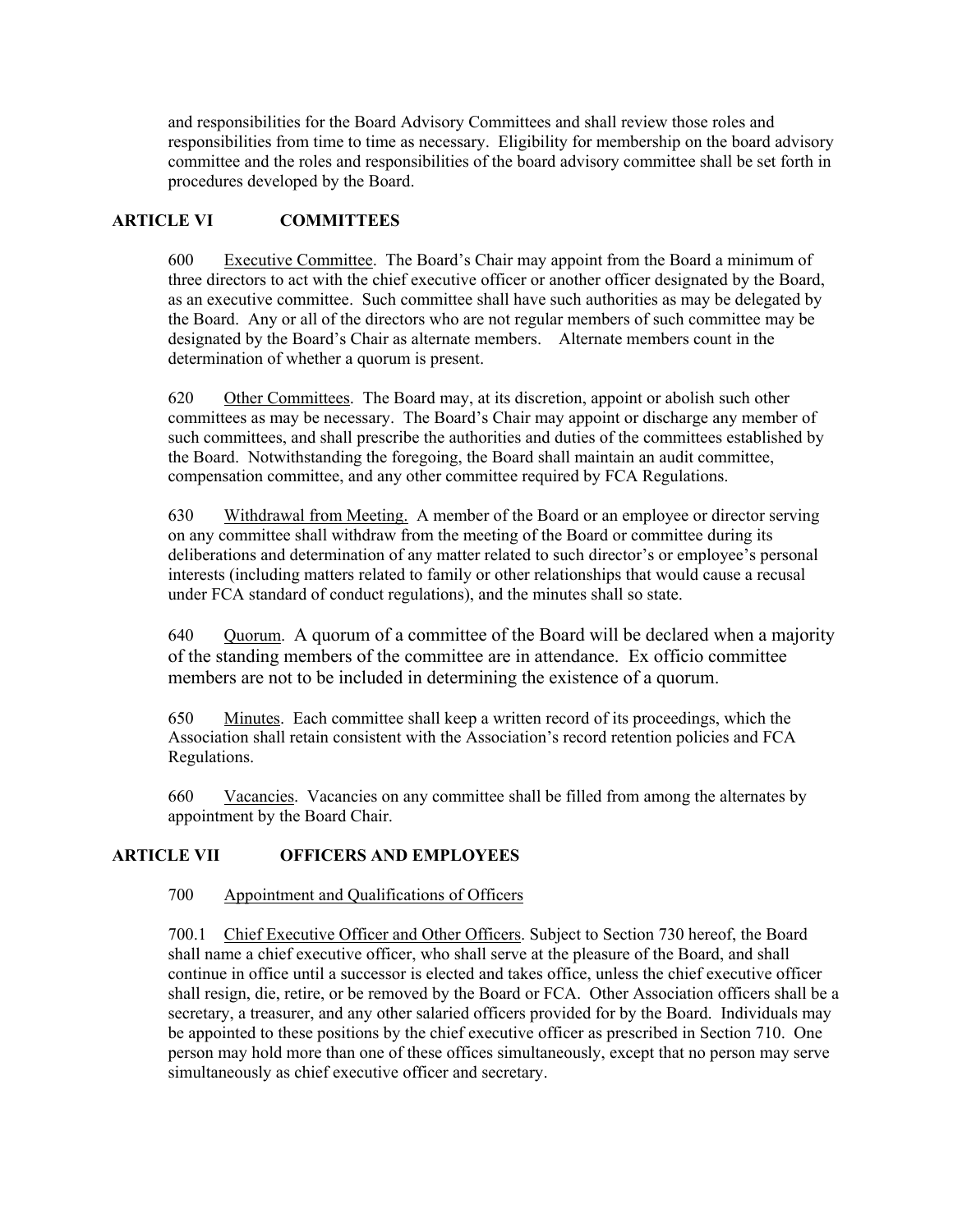700.2 Eligibility as Salaried Officer or Employee. No individual shall be eligible to become a salaried officer or employee if within the previous 12 months such individual served as a director of the Association or another Farm Credit institution.

# 710 Duties of Officers

710.1 Duties of the Chief Executive Officer. The chief executive officer shall: (a) perform such duties and exercise such authority as vested in him or her by the Board; (b) shall be responsible for the ordinary and usual business operations of the Association; and (c) unless such power is reserved to or limited by the Board, employ, supervise, and dismiss any and all officers and employees of the Association, fix their compensation, and designate the order of precedence in which such other officers shall act in the absence of any officer. The chief executive officer shall have the title of president.

710.2 Duties of the Secretary. The secretary shall: (a) keep a complete record of all meetings of the Association and the Board except those of the Nominating Committee; (b) be responsible for the corporate records of the Association; (c) keep the seal; (d) make all reports required by the Act or Regulations; and (e) perform such other duties as may be required by the Board or chief executive officer.

710.3 Duties of the Treasurer (Chief Financial Officer). The treasurer shall: (a) have custody of all funds, securities and assets of the Association; (b) provide full and complete records of all assets and liabilities of the Association; (c) make such reports as may be required; (d) keep complete stock ownership records; and (e) perform such other duties with respect to the finances of the Association as may be prescribed by the Board.

710.4 Loan Approval. The chief executive officer shall be vested with the authority to approve or deny all loans, participations and other actions related to extending credit up to the Regulatory Lending Limit. The chief executive officer shall have the authority to delegate to individual employee(s) and committee(s) of employees the authority to approve or deny loan applications or participations within specified limits. Any delegation of lending authority by the chief executive officer shall not act to decrease his specified lending limits.

720 Removal. The chief executive officer may be removed from office with or without cause by a majority vote of the entire Board.

730 Joint Management. All officers appointed hereunder shall have the same positions and authorities with respect to Association, the PCA and the FLCA.

# **ARTICLE VIII CAPITALIZATION, EARNINGS, SURPLUS, DIVIDENDS**

800 Authorization, Classes, Par or Face Value. The Association is authorized to have the following classes of capital stock in such amounts as may be necessary to conduct its business unless a maximum number is specified for the class:

- (A) Class A Common Stock Nonvoting
- (B) Class C Common Stock Voting
- (C) Class D Common Stock Nonvoting (10 million shares)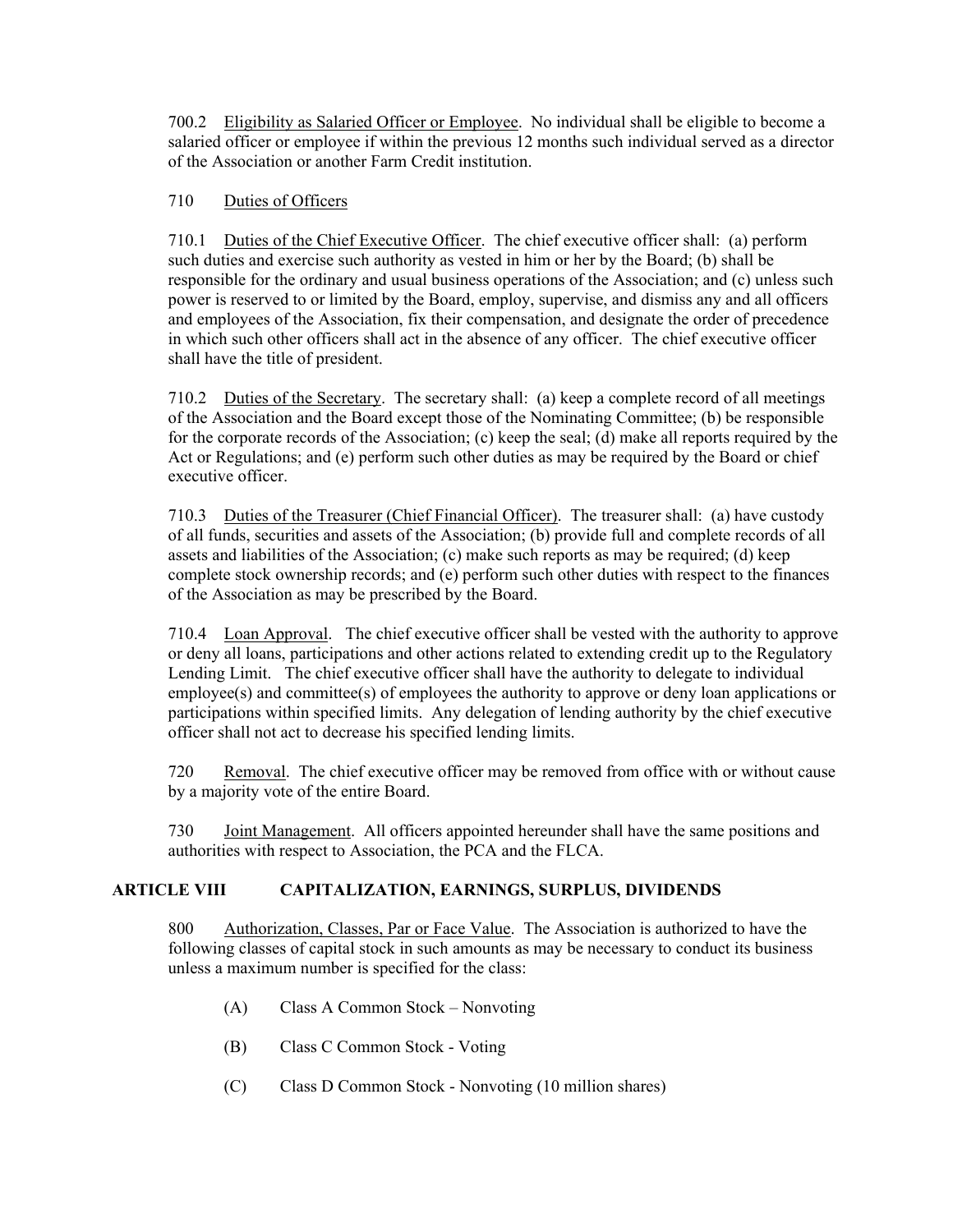### (D) Class F Participation Certificates

(E) Class H Preferred Stock – Nonvoting. The Association may have outstanding up to 500 million shares of Class H Preferred Stock, but in no event an amount in excess of any limitation imposed by FCA in connection with FCA's action approving the disclosure statement furnished to prospective purchasers of Class H Preferred Stock ("Class H Stock Disclosure Statement").

(F) One or more series of preferred stock in the amounts and subject to the conditions and limitations set forth in Section 810.6.

(G) Such other classes of capital stock as may be provided for from time to time in amendments of these Bylaws as provided in Articles VIII and XV.

Each share of common stock and unit of participation certificates shall have a par or face value of \$5.00, and fractional shares or units shall not be issued. Class H Preferred Stock has a \$1.00 per share par value. Fractional shares of Class H Preferred Stock may be issued. Unless otherwise provided herein, all transfers, exchanges, conversions and retirements of capital stock shall be at book value not to exceed par value. Section 810.6 shall set forth the permissible terms and conditions of preferred stock (other than Class H Preferred Stock).

805 Ownership and Transfer. Stock and participation certificates may be transferred to such persons or entities eligible to receive or hold such stock or certificates as enumerated in Section 810 of these Bylaws, provided that Class A Common Stock, Class C Common Stock, Class D Common Stock, Class F Participation Certificates, and Class H Preferred Stock may not be transferred or retired at any time during which the Association is not in compliance with the minimum capital adequacy requirements in the Regulations (including but not limited to subpart H of part 615 and part 628).

Evidence of ownership of capital stock and participation certificates may be by book entry or in definitive form prescribed by FCA.

The Association shall be its own transfer agent in all matters relating to its capital stock and participation certificates. All matters related to the ownership and transfer of preferred stock (other than Class H Preferred Stock) shall be as set forth in Section 810.6.

A borrower's required investment in Association stock/participation certificates (and the required conversion of such investment into a different class of equity) shall be determined by reference to the borrowing relationship with Association, the PCA and/or the FLCA, as the case may be. Accordingly, all references to loans and outstanding loan balances in this Article shall include loans held or originated by Association, the FLCA or the PCA.

### 810 Issue

810.1 Class A Common Stock - Nonvoting. Class A Common Stock shall be issued as a patronage distribution under Section 880 hereof or issued in exchange for a like number of shares of Class C Common Stock when said holder has fully retired his loan or loans with the Association and has not had a borrowing relationship with the Association for two years. Class A Common Stock may be converted to Class C Common Stock if the holder becomes a borrower eligible to own Class C Common Stock or to Class F Participation Certificates if the holder becomes a borrower eligible to own Class F Participation Certificates.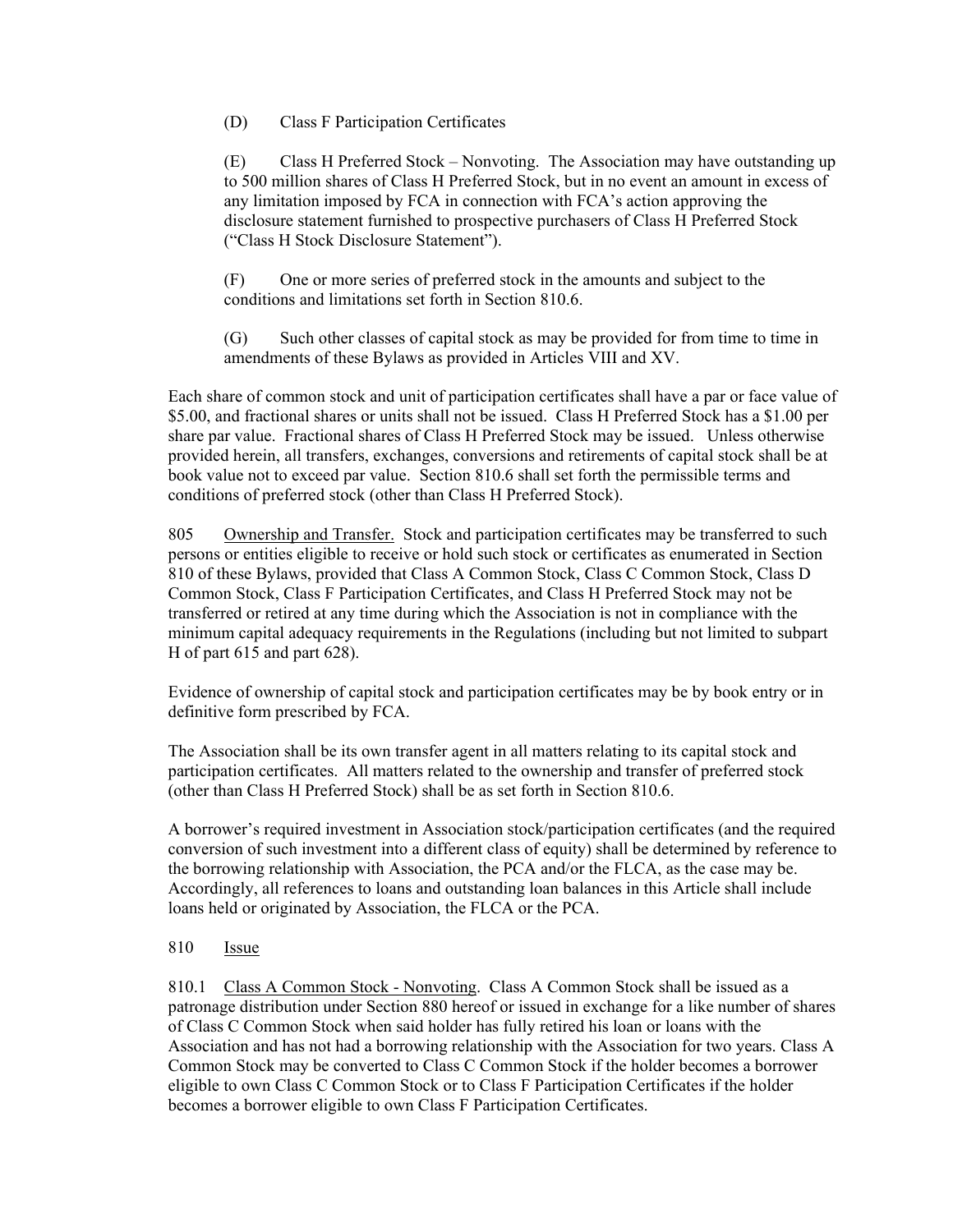810.2 Class C Common Stock - Voting. Class C Common Stock shall be issued or transferred to farmers, ranchers and producers or harvesters of aquatic products who are borrowers or about to become borrowers from the Association.

On or after the effective date of these Bylaws, each borrower from or through the Association who is eligible to become a voting stockholder must purchase, or convert from Class A Common Stock, sufficient shares of Class C Common Stock to bring his total ownership of such stock to an amount established by the Board, which amount may not be less than the statutory minimum stock purchase requirement nor more than seven percent of the total principal amount of all loan(s) to the borrower.

For new loans made on or after the effective date of these Bylaws with respect to then existing loans, the borrower must purchase, or convert from Class A Common Stock, sufficient amounts of Class C Common Stock to bring the borrower's total ownership of Class C Common Stock to such amounts as may be established from time to time by the Board, which amount may not be less than the statutory minimum stock purchase requirement nor more than seven percent of the total principal amount of all loan(s) to the borrower.

All stock owned by a borrower shall be counted in aggregate toward the borrower's required investment for all loans.

When a holder of Class C Common Stock has fully retired his loan or loans with the Association and has not had a borrowing relationship with the Association for two years, Class C Common Stock shall be exchanged for a like amount of Class A Common Stock.

810.3 Class D Common Stock - Nonvoting. Class D Common Stock shall be issued to CoBank and other System institutions in the discretion of the Board. Class D Stock may be retired only at the discretion of the Board and shall have no voting rights.

810.4 Class F Participation Certificates - Nonvoting. Class F Participation Certificates may be issued or transferred to rural residents, persons furnishing farm related services, or to other persons eligible to borrow for the purpose of qualifying for services offered by the Association who are not eligible to hold Class C Common Stock.

Each borrower from the Association who is not eligible to become a voting stockholder must purchase, or convert from Class A Common Stock, sufficient units of Class F Participation Certificates to bring his total ownership of such units to an amount established by the Board, which amount may not be less than the statutory minimum stock purchase requirement nor more than seven percent of the total principal amount of all loan(s) to the borrower. For new loans made on or after the effective date of these Bylaws, the borrower must purchase, or convert from Class A Common Stock, sufficient amounts of Class F Participation Certificates to the amount established by the Board as described above.

All units of Class F Participation Certificates owned by a borrower shall be counted in aggregate toward the borrower's required investment for all loans.

When a holder of Class F Participation Certificates has fully retired his loan or loans with the Association, Class F Participation Certificates shall be exchanged for a like amount of Class A Common Stock.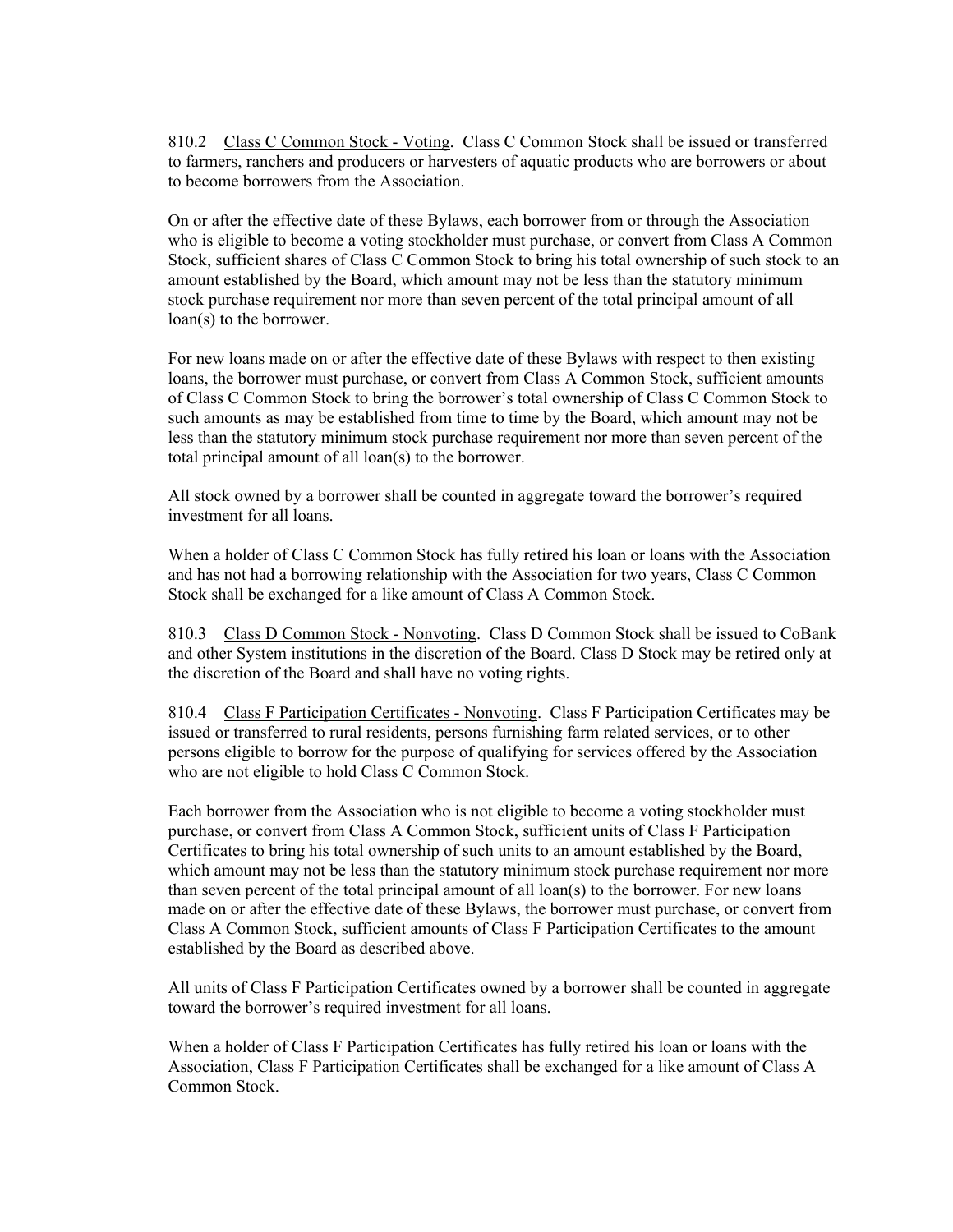810.5 Class H Preferred Stock - Nonvoting. Class H Preferred Stock may be issued to, and may be acquired by, Members and Equityholders who at the time of such issuance or acquisition hold any class of common stock or participation certificates. Class H Preferred Stock is transferable only to another holder of Class H Preferred Stock, and then only after the transferor provides written notice to the Association in a form prescribed by the Association's Board. Class H Preferred Stock possesses only those voting rights set forth in Section 890 hereof related to preferred stock issuances. Other rights and limitations of Class H Preferred Stock are set forth below and in the Class H Stock Disclosure Statement.

### 810.6 Rights and Preferences of Preferred Stock.

810.6.10. Authorization. The Association is authorized to issue preferred stock ("Preferred Stock") with an aggregate par value of up to \$900 million outstanding at any one time as may otherwise be limited by applicable regulations. The par value of each share of Preferred Stock may vary by series. Preferred Stock may be issued for consideration to any person or entity that qualifies as a "qualified institutional buyer" (as such term is defined in Rule 144A under the Securities Act of 1933 (the "Securities Act")), institutional "accredited investor" (as such term is defined in Rule  $501(a)(1)$ ,  $(2)$ ,  $(3)$  or  $(7)$  under the Securities Act), or other such investor approved by the FCA at the time of issuance thereof. Preferred Stock shall not be issued as patronage distributions. Each series of Preferred Stock shall be subject to any transfer restrictions, minimum purchase amounts, and limitations on eligible purchasers imposed by the FCA at the time of issuance thereof. Preferred Stock may not be converted into any class of stock other than another series of Preferred Stock. Preferred Stock may be in certificate or book-entry form at the Board's option. In either case, ownership shall be confirmed and transfers registered by the Association or by a registrar or a transfer agent retained by the Association.

810.6.20. Rights of Series. Preferred Stock may be issued from time to time by resolution of the Board in one or more series, each series being so designated as to distinguish the shares thereof from the shares of all other series. Subject to the limitations set forth in these Bylaws, all or any of the series of Preferred Stock and the relative rights and preferences between series may be fixed and determined by the Board in a certificate of designations adopted by the Board. The rights and preferences of each series of Preferred Stock, when established as set forth herein, shall be deemed to be part of this Article VIII.

810.6.30. Dividends. Preferred Stock shall bear either cumulative or non-cumulative dividends payable in arrears, when, as and if declared by the Board out of legally available funds. Preferred Stock shall be entitled to a preference both as to dividends (and other distributions including patronage distributions) and upon liquidation, dissolution and winding up over all of the Association's common stock, the Class H Preferred Stock, participation certificates, and allocated surplus (collectively, "Junior Stock").

810.6.40. Redemption. Preferred Stock is redeemable as specified in the terms of the particular series of Preferred Stock. The terms of a series of Preferred Stock may allow redemptions of the shares of such series, in part or whole: (a) upon a specified maturity date; (b) at the option of the Association, on or after the expiration of a specified "no-call" feature (or at any time if there is no such feature); or (c) at the discretion of the Association, on or after a "Regulatory Event" as specified in the terms of the Preferred Stock, or any combination of the foregoing. Any redemption at the option of the Association shall be at the sole discretion of the Board and subject to any required approval of the FCA or any other governmental or regulatory body applicable to the Association. Each redemption of Preferred Stock shall be at par value, not to exceed book value, plus accrued and unpaid dividends to the redemption date for cumulative Preferred Stock,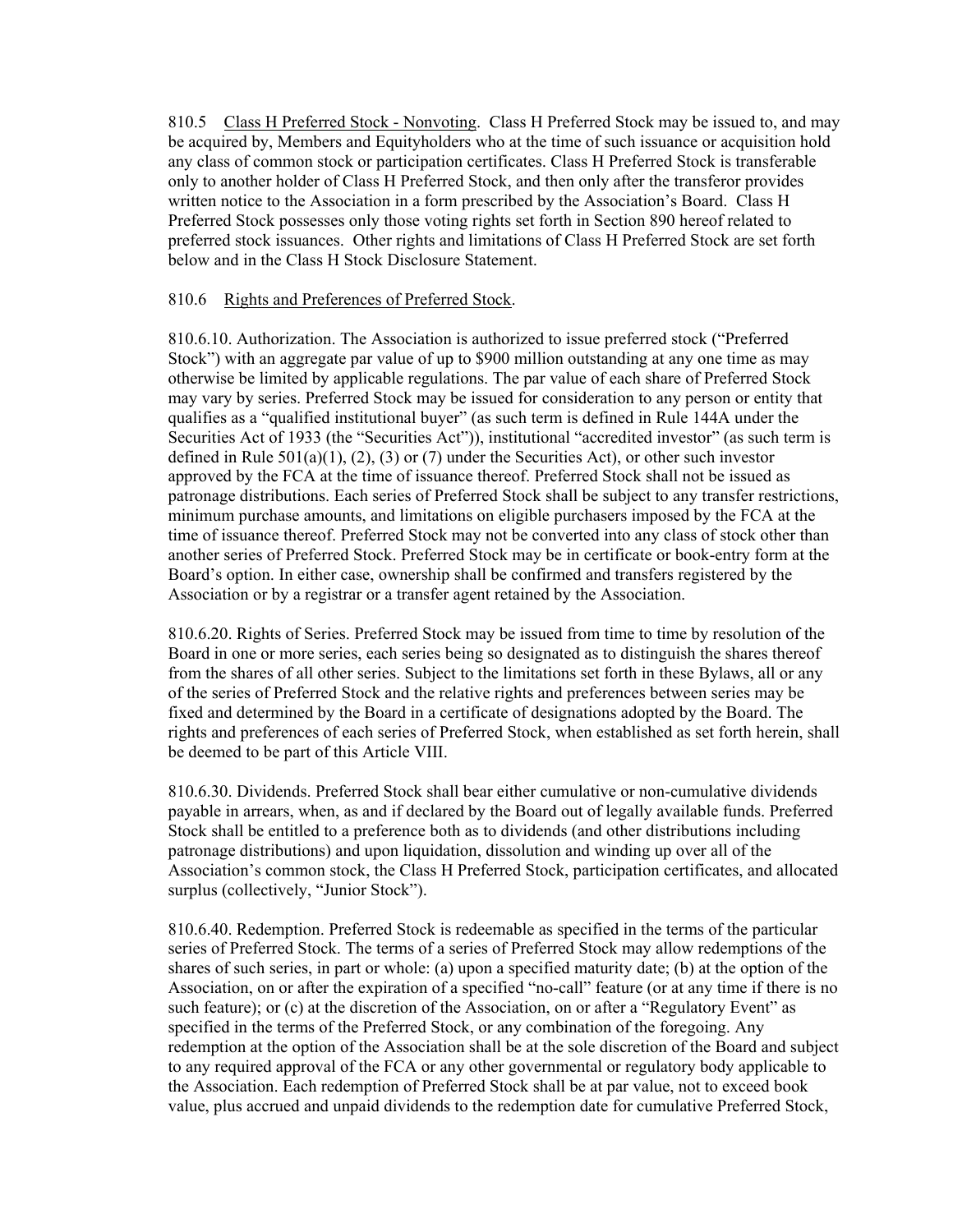and at par value, not to exceed book value, plus (to the extent provided in the terms of the Preferred Stock) declared and unpaid dividends for prior dividend periods and accrued and unpaid dividends (whether or not declared) for the then current dividend period to the redemption date for non-cumulative Preferred Stock. Any redemption of Preferred Stock is subject to Regulations and shall not occur unless the Association is in compliance with the minimum capital adequacy standards in the Regulations (including subpart H of part 615 and part 628). Redemption of Preferred Stock may require prior approval by the FCA.

815 Retirement. Except as provided below, all classes of common stock, preferred stock and participation certificates may be retired only at the discretion of the Board and only if, after such retirement, the Association would continue to meet minimum capital adequacy standards in the Regulations (including but not limited to subpart H of part 615 and part 628), and the capital requirements established by the Board. Common stock or participation certificates, when retired, shall be retired at book value not to exceed par or face value. Notwithstanding the foregoing, common stock and participation certificates that are "protected" within the meaning of Section 4.9A shall only be retired at par value and then only as allowed under the Regulations. Shares of Class H Preferred Stock shall be considered for retirement by the Board at the holder's request at the price and under the terms and conditions specified in the Class H Stock Disclosure Statement. The Association may redeem, in the Board's sole discretion, all or any portion of the outstanding Class H Preferred Stock at any time for a price equal to their par value plus declared but unpaid accrued dividends with respect to such shares. Any such redemption of less than all outstanding shares of Class H Preferred Stock shall be on a pro-rata basis. In addition, the Association may redeem, in the Board's sole discretion, a specific holder's shares of Class H Preferred Stock upon repayment of the holder's loan(s) or upon the holder's death, and whether or not the Association redeems the holder's common stock or participation certificates.

820 Liens. Except for stock or participation certificates held by other Farm Credit institutions, the Association, the PCA and the FLCA, as applicable, shall have a first lien on all stock (other than Preferred Stock) and participation certificates held by any borrower, as well as the proceeds therefrom, as additional collateral for any indebtedness of the borrower to the Association and Subsidiaries. Stock and participation certificates may not be pledged or hypothecated to third parties.

Subject to Section 4.14(B) of the Act, when the debt of the borrower is in default, the Association may, but shall not be required to, retire at book value not to exceed par value all or part of such equities held by the borrower and apply the proceeds thereof in total or partial liquidation of the debt.

825 Distribution on Liquidation. In the event of liquidation or dissolution of the Association, any assets of the Association remaining after payment or retirement of all liabilities shall be distributed:

825.1 First, ratably to the holders of Preferred Stock, in proportion to the number of shares of such Preferred Stock then issued and outstanding and consistent with the terms of such Preferred Stock until an amount equal to the liquidation preference provided for in the terms of such Preferred Stock established pursuant to this Article VIII of all such shares has been distributed to such holders (except that, if the shares of Preferred Stock of different series have different priorities upon liquidation as contemplated by Section 810.6, distribution shall be first made to the more senior series in accordance with their ranking up to the amount equal to their respective liquidation preferences before distributions are made to the more subordinated series);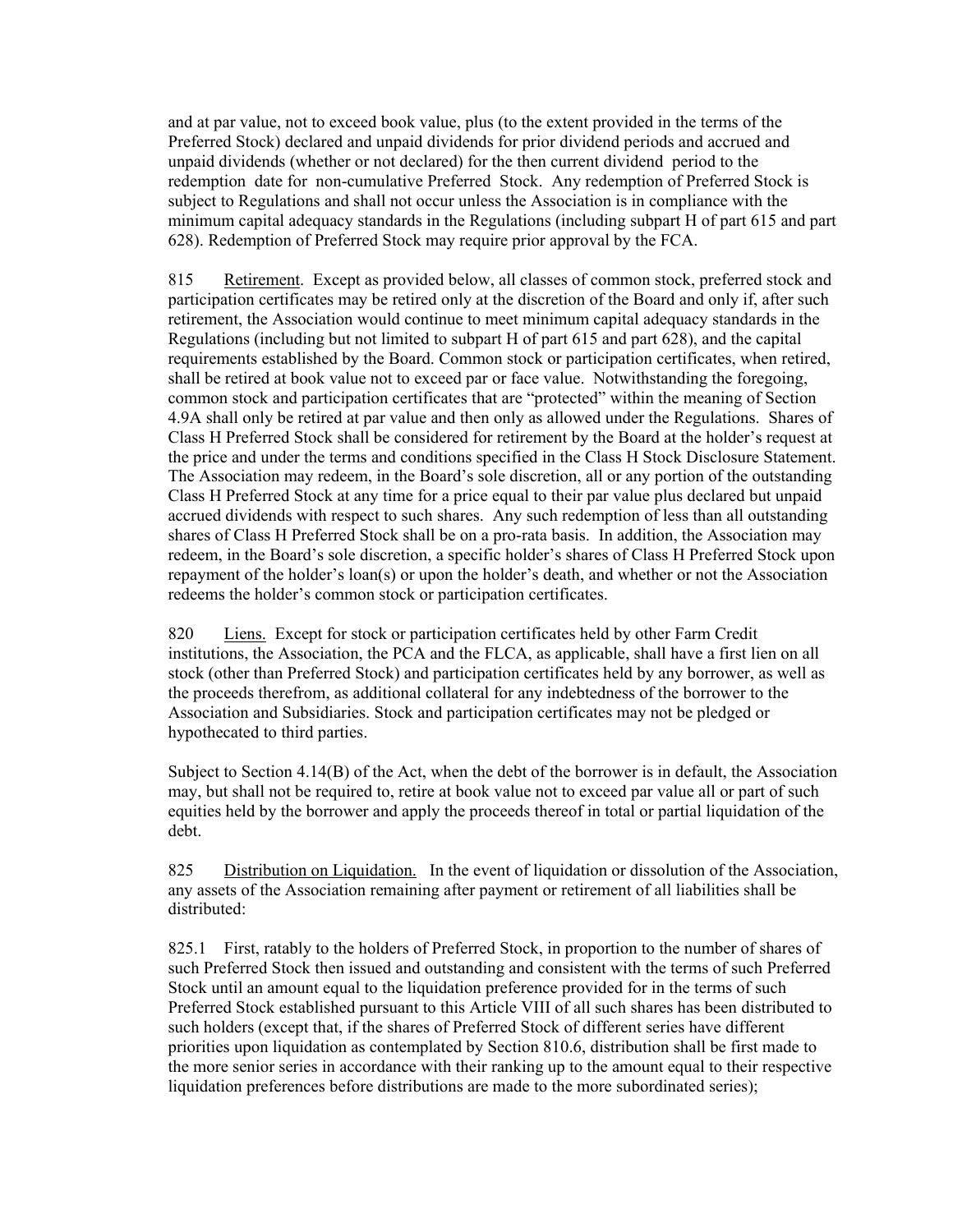825.2 Second, to the holders of Class H Preferred Stock, pro rata, until an amount equal to the aggregate par value of all such shares then issued and outstanding, plus accrued but unpaid dividends, has been distributed to such holders;

825.3 Third, to the holders of common stock and participation certificates, without preference to classes of stock or participation certificates, pro rata, in proportion to the number of shares or units of each class then issued and outstanding until an amount equal to the aggregate par or face value of all such shares has been distributed to stockholders;

825.4 Fourth, to the holders of allocated surplus evidenced by qualified written notices of allocation, in the order of year of issuance and pro rata by year of issuance;

825.5 Fifth, to the holders of allocated surplus evidenced by nonqualified written notices of allocation, in the order of year of issuance and pro rata by year of issuance; and

825.6 Sixth, any remaining assets of the Association after such distributions shall be distributed to present and former Patrons in the proportion to which the aggregate business done with or for each such party (as measured by value or volume as determined by the Board) bears to the total business done with or for all such parties insofar as practical unless otherwise provided by law. "Business" for this purpose shall be patronage business transacted with the Association, the PCA and the FLCA.

### 830 Reserved

840 Applications of Earnings. At the end of each fiscal year, the Association shall apply its earnings (including patronage allocations and refunds received from CoBank) for such fiscal year as follows and in the order listed:

840.1 Operating expenses. To cover operating expenses, including provision for loss expense on assets as provided by law and in accordance with generally accepted accounting principles;

840.2 Restoration of Stock Impairment. To restore the amount of any impairment of any class of stock or participation certificates in the reverse order of the sequence in Section 845 until each share of stock and participation certificate has a book value equal to par or face value;

840.3 Allocated surplus. To restore the amount of any impairment of allocated surplus in the reverse order of the impairment;

840.4 Unallocated surplus account. To create and maintain an unallocated surplus account as the Board determines necessary for the safe and sound operation of the Association; and

840.5 Dividends and patronage refunds. To pay dividends and patronage as determined by the Board in accordance with the provisions of these Bylaws.

845 Absorbing Losses. In the event of a net loss for any fiscal year after applying earnings for such fiscal year as provided in Section 840, such loss shall be absorbed as follows:

845.1 Unallocated surplus. Charges to the unallocated surplus account;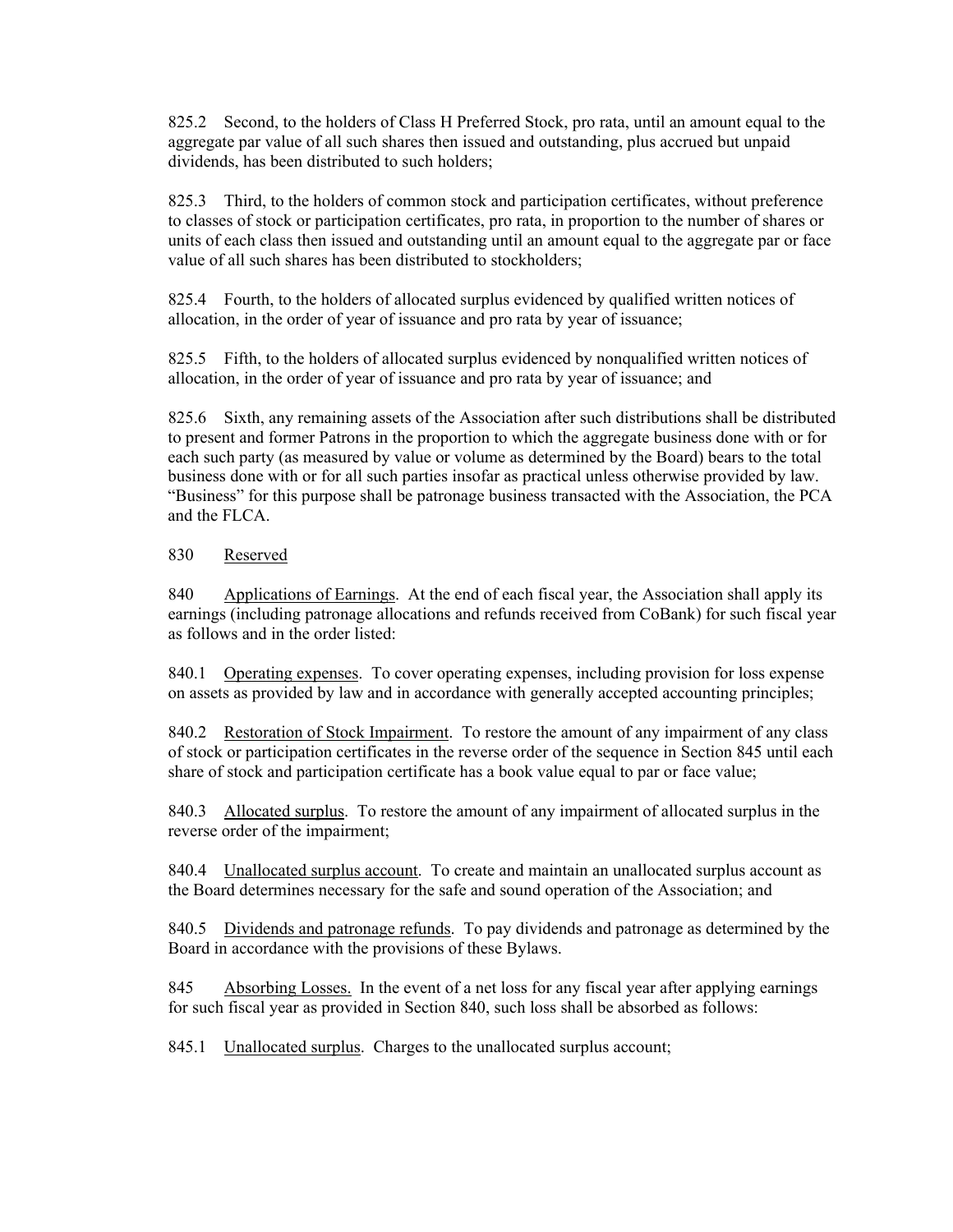845.2 Non-qualified allocated surplus. The impairment of allocated surplus evidenced by nonqualified written notices of allocation in the reverse order of year of issuance and pro rata by year of issuance;

845.3 Qualified allocated surplus. The impairment of allocated surplus evidenced by qualified written notices of allocation in the reverse order of year of issuance and pro rata by year of issuance;

845.4 Stock and Participation Certificates. The impairment of all shares of common stock and units of participation certificates, pro rata to each share outstanding, without preference to class of stock or participation certificate;

845.5 Class H Preferred Stock. The impairment of all shares of Class H Preferred Stock, pro rata to each share outstanding; and

845.6 Preferred Stock. The impairment of each share of Preferred Stock in accordance with the terms of the Preferred Stock.

850 Surplus. The Association shall create and maintain an unallocated surplus account and may maintain an allocated surplus account. The minimum aggregate amount of these two accounts shall be prescribed by the Board. At the end of any fiscal year that the surplus accounts otherwise would be less than the minimum amount prescribed by capital adequacy requirements prescribed by the FCA, the Association shall apply earnings for the year to the unallocated surplus account in such amounts as may be necessary to meet these requirements. Except as provided in Section 845, the unallocated surplus account may not be reduced below the minimum aggregate amount prescribed by the FCA without the FCA's prior approval.

860 Allocated Surplus Account

860.1 Create and maintain an allocated surplus account. The Association Board may create and maintain an allocated surplus account consisting of earnings held therein and allocated to Patrons on a patronage basis pursuant to Section 880 of these Bylaws. Allocated surplus may be issued as either "qualified written notices of allocation" or "non-qualified written notices of allocation," or both, as those terms are defined under Internal Revenue Code ("Code") Section 1388:

(A) All allocations in the form of qualified written notices of allocation shall be issued in annual series and shall be identified by the year of issuance. Each such series shall be retired fully or on a pro rata basis, only at the discretion of the Board, in order of issuance by year as funds are available.

(B) All allocations in the form of non-qualified written notices of allocation shall be issued in annual series and identified by the year of issuance. Each annual series may be subdivided between two or more classes. Each such series, or class thereof, shall be retired at the sole discretion of the Board.

In the event of a net loss for any fiscal year, such allocated surplus shall be subject to impairment as provided in Section 845. Only those persons to which allocated surplus may be issued may own such allocated surplus.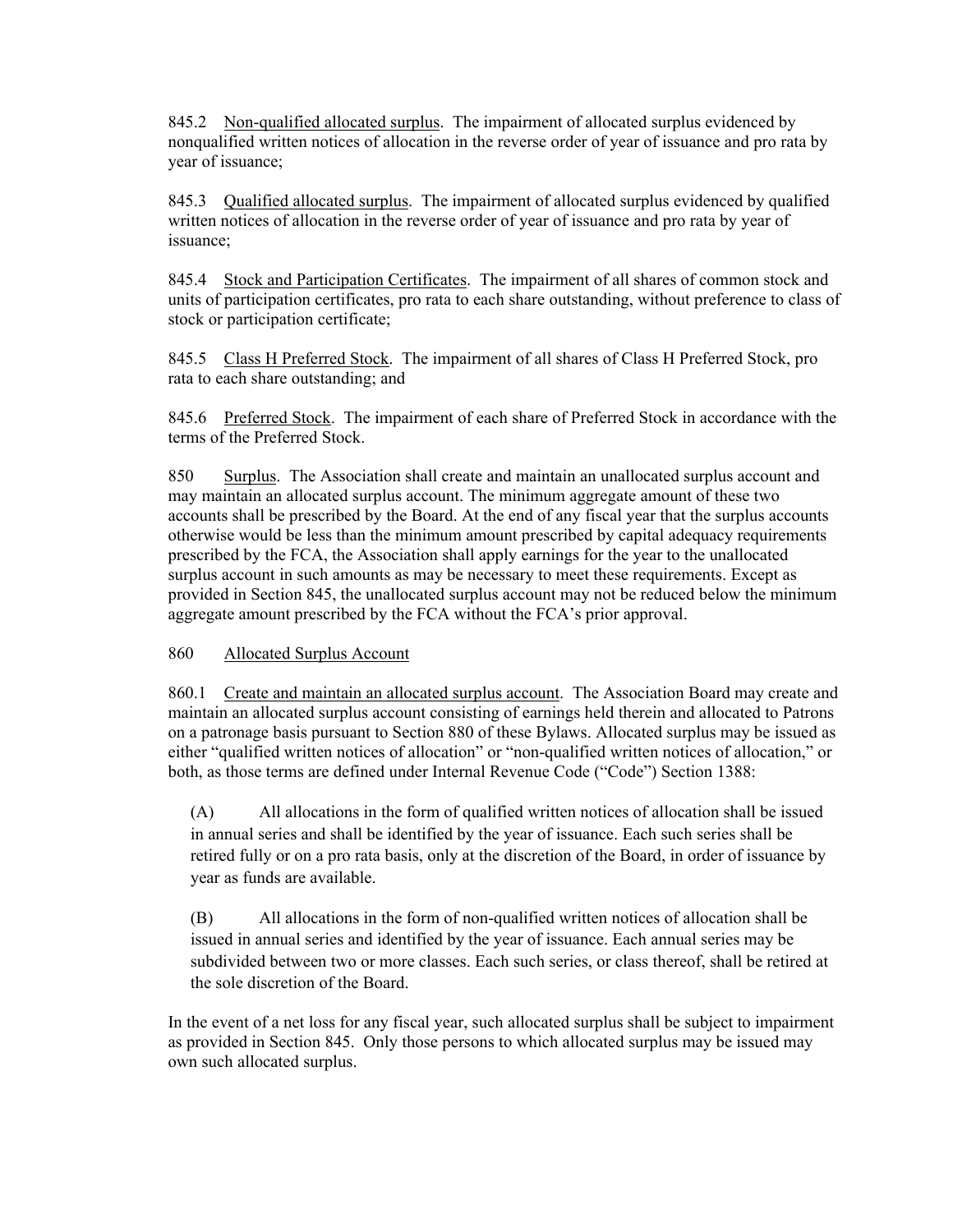860.2 First lien on all surplus account allocations. The Association, the FLCA and the PCA, as applicable, shall have a first lien on all surplus account allocations owned by any borrower, and all distributions thereof, as additional collateral for the borrower's indebtedness to the Association, the FLCA and the PCA, as the case may be.

860.3 Default or in process of final liquidation. When the debt of a borrower is in default or is in the process of final liquidation by payment or otherwise, the Association may order any and all surplus account allocations owned by such borrower to be applied on the indebtedness.

860.4 Retirement on a case-by-case basis. Subject to Regulations and as permitted by FCA, whenever all of the stock and participation certificates owned by a borrower are retired or otherwise disposed of and the Association meets the requirement of Section 850, any surplus account allocations owned by such borrower may also be retired upon request of the owner and approval of the Board, and the proceeds paid to the owner. Alternatively, if the Association directs, such surplus account applications may be applied against any of the borrower's indebtedness to the Association, the FLCA and the PCA.

860.5 Retirement of Series. In the complete discretion of the Board, allocated surplus may be distributed or retired in cash but only if, after such distribution or retirement, the Association would continue to meet minimum capital adequacy standards established in the Regulations (including but not limited to subpart H of part 615 and part 628), and the capital requirements established by the Board. The cash proceeds may be applied against the indebtedness of the borrower to the Association, the FLCA and the PCA. Distributions of less than the full amount of all allocations issued as part of the same series (or class thereof) shall be on a pro rata basis.

860.6 Other. No distribution or redemption of allocated surplus will be declared, paid or set aside for payment, unless previously accumulated and unpaid Preferred Stock dividends have been paid in full or, in the case of non-cumulative Preferred Stock, the full dividends for the immediately preceding dividend period have been declared and paid in full, and the Association has redeemed the full number of outstanding shares for each outstanding series of term (nonperpetual) Preferred Stock that are required to be redeemed prior to that date.

### 870 Dividends

870.1 In General. Subject to the Act and the Regulations thereunder, and provided that, at the time of declaration thereof, no class of stock shall be impaired, noncumulative dividends may be declared and paid on any one or more classes of stock, as the Board from time to time may determine, subject to the preferences established in this Section. All dividends will be declared on a per share or per unit basis. In any given year, dividends may not exceed eight percent per annum of the par value of the class of stock on which such dividends are paid. No dividends shall be paid on common stock or participation certificates in any year with respect to which the Association has obligated itself to distribute patronage under Section 880. In addition, so long as any shares of Class H Preferred Stock are outstanding, the Association may not pay or declare any dividend on any class of its common stock or participation certificates or distribute any patronage refunds (except in the form of nonqualified written notices of allocation), unless all accrued dividends on Class H Preferred Stock as of the end of the most recent dividend period shall have been paid or declared and a sum set aside in payment thereof. No dividends on any class of common stock or participation certificates or Class H Preferred Stock will be declared, paid or set aside for payment unless previously accumulated and unpaid Preferred Stock dividends have been paid in full or, in the case of non-cumulative Preferred Stock, the full dividends for the immediately preceding dividend period have been declared and paid in full, and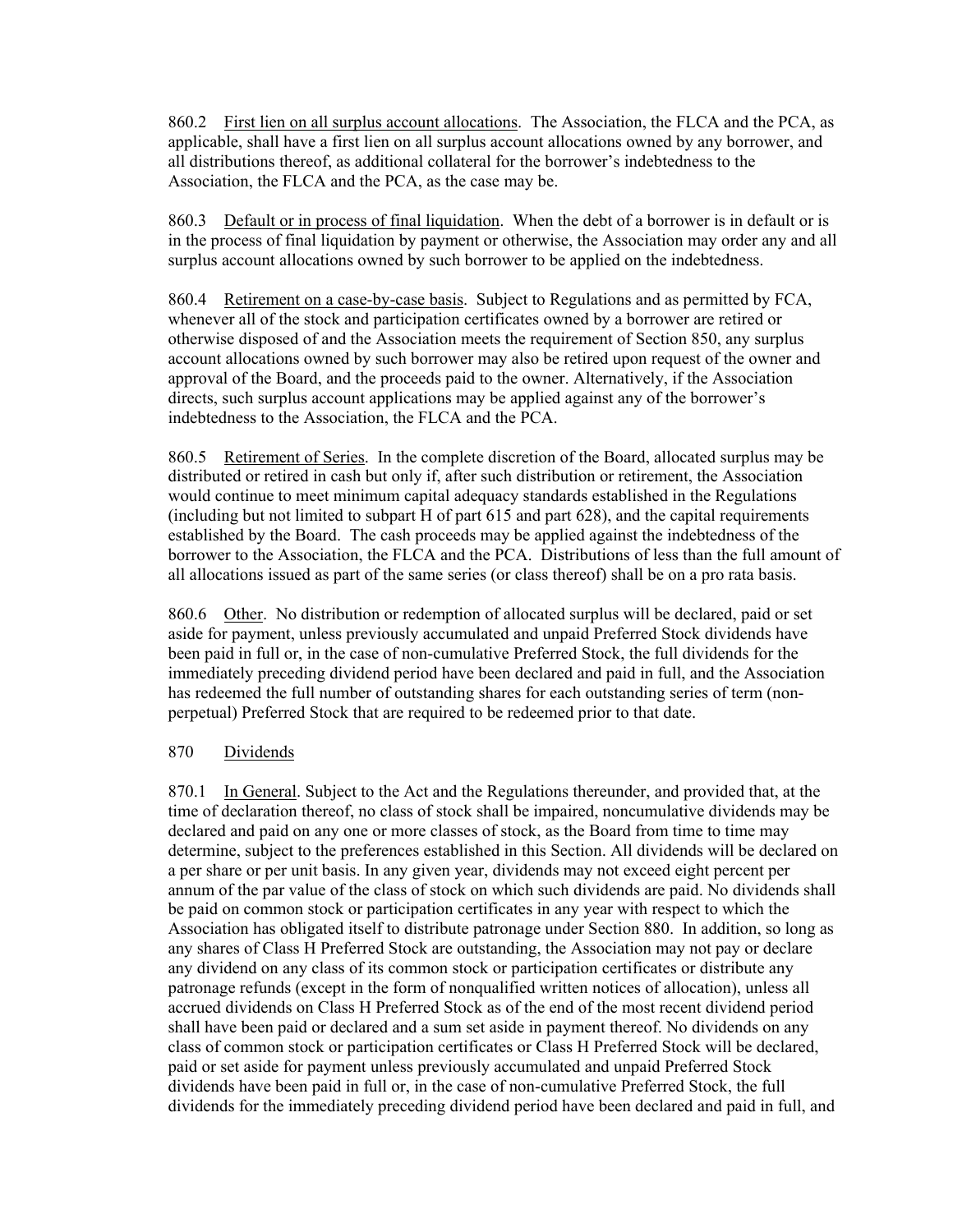the Association has redeemed the full number of outstanding shares for each outstanding series of term (non-perpetual) Preferred Stock required to be redeemed prior to that date.

### 870.2 Provisions Applicable to Common Stock Dividends.

(A) If at the time of any cash dividend payment any shareholder's investment is below the minimum required capital level for such shareholder, established pursuant to Section 810 of these bylaws, the Association is authorized to use part or all of the dividend proceeds to increase the shareholder's investment to such minimum required level.

(B) If dividends are declared on common stock, they must be declared at the same rate per share or unit on Class A Common Stock, Class C Common Stock, Class D Common Stock and Class F Participation Certificates.

(C) Dividends may be paid in the form of any class of stock (including participation certificates) which the recipient thereof is eligible to hold, or in cash, or any combination thereof, as the Board from time to time may determine.

(D) Notwithstanding other provisions of this Section, dividends may not be declared unless the Association, after recording the dividend, will meet minimum capital adequacy requirements under Regulations (including but not limited to subpart H of part 615 and part 628).

(E) Dividends, when paid, shall be paid to holders of record on the effective date of declaration.

870.3 Dividends on Class H Preferred Stock. Dividends on each share of Class H Preferred Stock shall accrue on a daily basis at a specified rate from and including the date of issuance of such share and to (but not and including) the date such share is retired. The rate at which dividends shall accrue shall be set, and adjusted from time to time, by the Board pursuant to the terms of the Class H Stock Disclosure Statement; provided, however, the dividend rate on Class H Preferred Stock shall not exceed 8% per annum of the par value of said stock. Accrued dividends shall cumulate until declared and paid. Subject to the Act and the Regulations thereunder, and provided that at the time of declaration thereof no class of common stock shall be impaired, accrued dividends on Class H Preferred Stock may be declared in the Board's sole discretion in the order accrued. Dividends will be paid on the effective date of the declaration to holders of shares of Stock during the accrual period specified by the declaration. When declared, dividends on Class H Preferred Stock may be paid in cash or additional shares of Class H Preferred Stock as the Board so determines. Notwithstanding the foregoing, dividends may not be paid if the action would result in failure of the Association to meet minimum capital adequacy requirements established under Regulations (including but not limited to subpart H of part 615 and part 628).

870.4 Dividends on Preferred Stock. Dividends on Preferred Stock shall be as set forth in Section 810.6.30.

870.5 Dividends – Other. Any dividend that is declared by the Board on capital stock or participation certificates and distributed by the Association shall not reduce the net earnings from business done with or for Patrons for the year of distribution as defined in Section 880. Such dividends are in addition to amounts otherwise payable to Patrons which are derived from business done with or for Patrons during the fiscal year.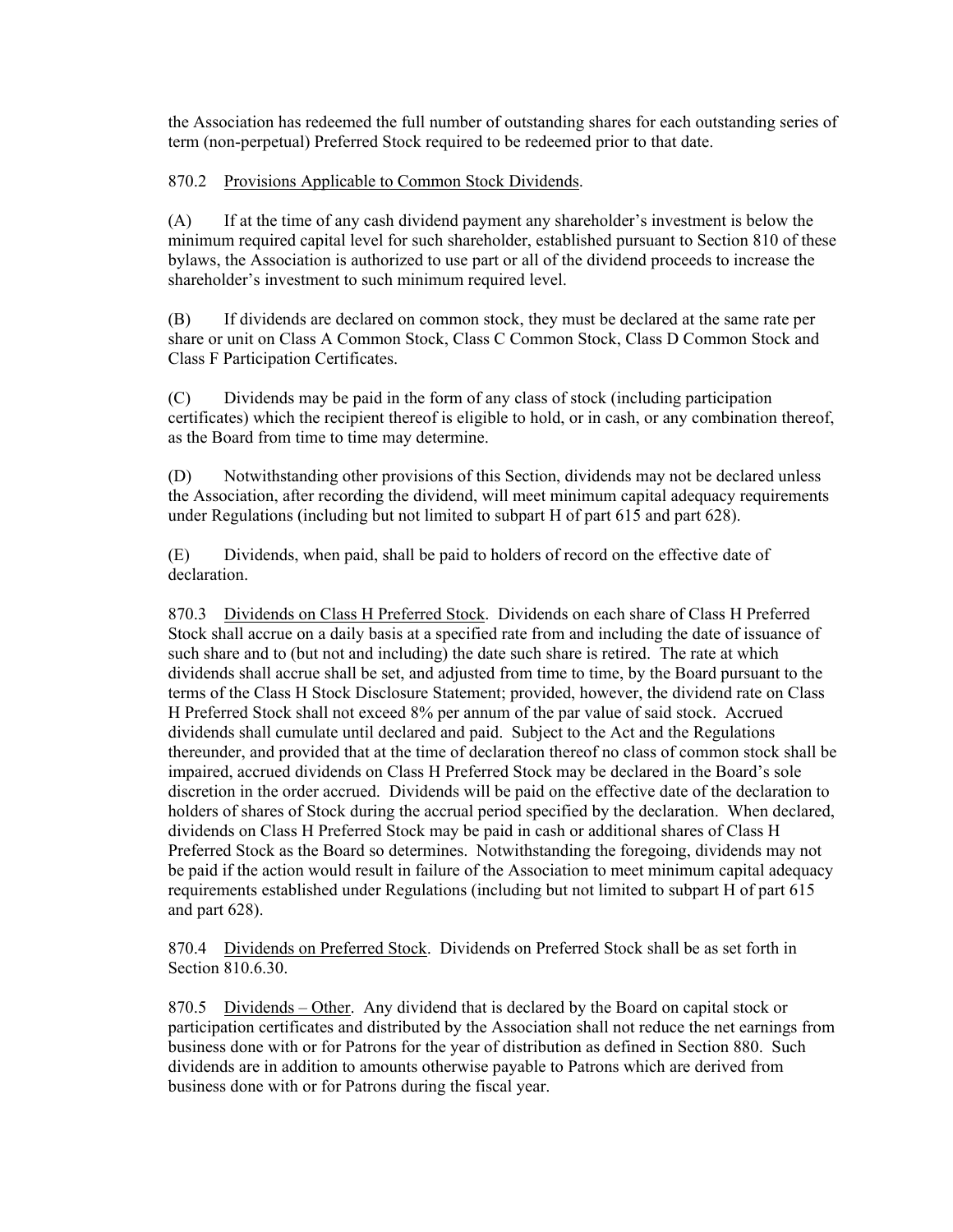#### 880 Patronage

880.1 Distribution of Patronage. Subject to the provisions of the Act and Regulations, prior to the beginning of any fiscal year or other period, the Association's Board may, by adoption of a resolution (the "Patronage Resolution"), obligate the Association to distribute its available Patronage-Sourced Net Earnings to Patrons. Such distributions shall constitute patronage dividends, within the meaning of Code Section 1388, and shall be allocated on the basis of the quantity or value of patronage business done with the Association and its Subsidiaries. Patrons shall include Members and such other customers, borrowers and financial institutions with which the Association, the PCA and/or the FLCA conduct business during the fiscal year and as identified by the Board in the Patronage Resolution. Patronage-Sourced Net Earnings shall mean the net earnings of the Association, the PCA and the FLCA for the fiscal year, as computed under generally accepted accounting principles, attributable to patronage business done with or for Patrons. All transactions done with or for Patrons shall be deemed patronage business unless otherwise provided in the Patronage Resolution. Any outstanding Patronage Resolution that is not rescinded prior to the beginning of a fiscal year shall become irrevocable and constitute a binding legal obligation of the Association with respect to such fiscal year. Each patronage transaction shall include as part of its terms, whether the same has been expressly referred to in said transaction or not, the provisions of this Article VIII of the Bylaws.

The Patronage-Sourced Net Earnings available for patronage distribution shall be determined after making provision for the requirements of Section 840, including the setting aside of a portion of the net earnings in the unallocated surplus account, as deemed prudent for sound capital accumulation. The Board in its resolution may establish a minimum level of available earnings and if the available earnings fall below this level no patronage distribution will be made.

880.2 Proportionate Distribution. All patronage distributions shall be allocated among Patrons in the proportion that the average balance of each Patron's patronage transaction bears to the average balances of all patronage transactions for the period, or such other proportionate patronage basis as may be approved by the Board consistent with the requirements of Subchapter T of the Internal Revenue Code. The Board may establish, on a fair and equitable basis, separate patronage pools for patronage transactions of the same type or with similar characteristics. Any such pools shall be charged a fair and equitable allocation of expenses. Earnings from transactions that do not constitute patronage transactions, including transactions with Members and Equityholders done on a non-patronage basis, will be segregated into a separate pool and will be not available for patronage distribution.

880.3 Preferred Stock Dividends. No patronage distributions will be declared, paid or set aside for payment, unless previously accumulated and unpaid Preferred Stock dividends have been paid in full or, in the case of non-cumulative Preferred Stock, the full dividends for the immediately preceding dividend period have been declared and paid in full, and the Association has redeemed the full number of outstanding shares for each outstanding series of term (non-perpetual) Preferred Stock that are required to be redeemed prior to that date.

880.4 Payment of Distributions. Patronage distributions may be in cash, Class A Common Stock, or allocations of earnings retained in an allocated surplus account, or any one or more of such forms of distribution. Any portion of a patronage distribution made in the form of Class A Common Stock which is not a multiple of \$5.00 may be distributed in cash or held by the Association for the borrower and included in subsequent distributions. In the event that the total patronage distribution to a Patron is less than \$100, such distribution may be paid entirely in cash notwithstanding the fact that distributions of \$100 or more are paid partially in cash and partially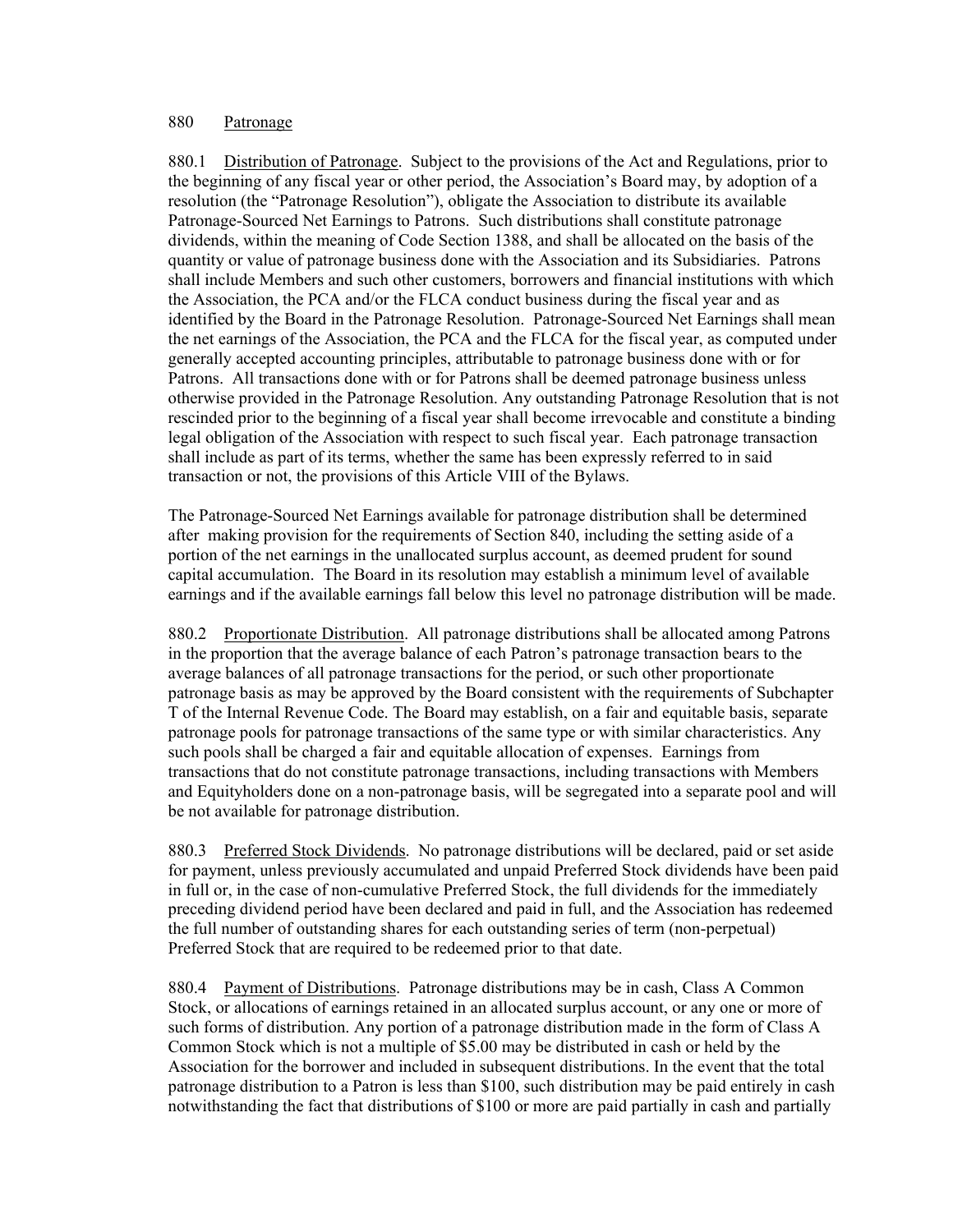in stock or allocated surplus. In the event that the cash distribution to a Patron is less than a de minimis amount established by the Board, such cash distribution may, at the discretion of the Board, be retained by the Association and added to unallocated surplus.

880.5 Application to Debt. If the debt or other obligation of a Patron is in default, any part of the patronage distribution to that Patron may, at the discretion of the Association, be applied against such debt or other obligation.

880.6 Membership Consent to Take Patronage Distribution into Income. Each holder of voting stock shall, by such act of membership and receipt of a copy of this ByLaw article, consent that the amount of any distributions with respect to patronage which are made in or evidenced by written notices of allocation, as defined in Code Section 1388 (including allocations of surplus and patronage refunds paid in stock but excluding any notice designated as "nonqualified"), and which are received by him or her from the Association, will be taken into account as income by such person at the stated dollar amount in the manner provided in Code Section 1385(a) in the taxable year in which such written notices of allocation are received. Such holder also consents by such act alone, to take into account as income in the same manner the amount of any distributions with respect to patronage provided he or she receives written notice that such amount has been applied on his or her indebtedness to the Association, the PCA or the FLCA. Consent under this paragraph shall be continuing in effect, but shall cease to be effective with respect to patronage of a distributee occurring after the distributee has ceased to hold voting stock of the Association.

880.7 Patron's Consent to Take Patronage Distribution into Income. The Association may obtain from each Patron written consent that the amount of any distributions with respect to the Patron's patronage, which are made in or evidenced by written notices of allocation, as defined in Code Section 1388 (including patronage allocations of surplus accounts and patronage refunds paid in stock but excluding any notice designated as "nonqualified"), and which are received by him or her from the Association, will be taken into account as income by such person at the stated dollar amount in the manner provided in Code Section 1385(a) in the taxable year in which such written notices of allocation are received. Such written consent may include a consent to take into account as income in the same manner the amount of any distributions with respect to patronage provided he or she receives written notice that such amount has been applied on his or her indebtedness to the Association, the PCA or the FLCA. The form of consent shall be prescribed by the Board and it may be included as part of the loan application or other appropriate form signed by borrowers. Consent may also be obtained by use of a qualified check in the manner provided for in Code Section 1388. Consent under this section shall be continuing in effect, provided that consent (other than consent by qualified check) may be revoked in writing, which revocation shall become effective only with respect to patronage occurring on or after the first day of the first fiscal year of the Association beginning after the revocation is filed with the Association.

880.8 The PCA and the FLCA. Where the Association arranges for the provision of credit and/or related services to its Members and Equity holders through the PCA and the FLCA, and such Members and Equityholders avail themselves of the arrangements made and maintained by the Association by borrowing or acquiring related services from the PCA and/or the FLCA, all net earnings or loss attributable to such provision of credit and/or related services shall be treated as net earnings or loss of the Association from business done with its patrons and all business done with the PCA and the FLCA shall be treated as business done with the Association.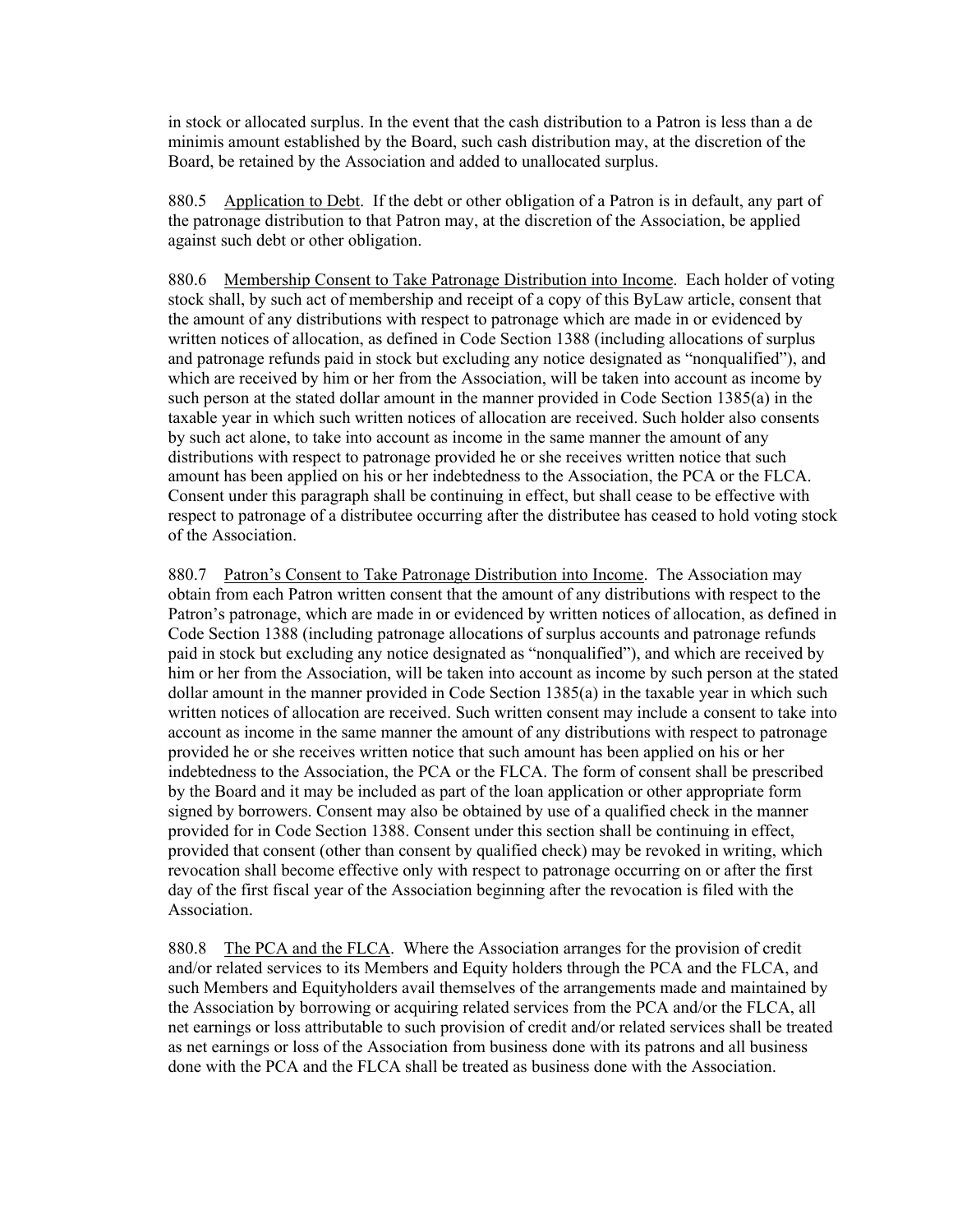880.9 Capital Adequacy Standards. Notwithstanding other provisions of this section, the Association may not make a cash patronage dividend if the Association fails to meet minimum capital adequacy requirements under the Regulations (including but not limited to subpart H of part 615 and part 628).

890 Amendments to Provisions Respecting Capitalization. Any amendment to Article VIII hereof, or to the capitalization bylaws of the PCA or the FLCA, or any amendment eliminating the right of Members to cumulate their votes in the election of directors, shall not become effective unless approved by the Association's voting stockholders voting in person or by proxy at a duly authorized stockholders' meeting. Any issuance of preferred stock by the Association, the PCA or the FLCA, or any amendment to Article VIII adversely affecting the preference of an existing class of preferred stock, must be approved by a majority of the shares voting of each class of equities adversely affected by the preference or amendment, voting as a class, whether or not such classes are otherwise authorized to vote.

895 Lending Limits for Similar Entities. The total amount of all loan participations that the Association has outstanding to a single credit risk which is a "similar entity" (as defined in §613.3300(b) of the FCA Regulations) shall not exceed twenty-five percent (25%) of the Association's total capital or such other limit as imposed by FCA.

## **ARTICLE IX EXECUTION OF DOCUMENTS**

900 Transactions with CoBank, Releases, and Uniform Commercial Code Transactions. All documents required to be executed in connection with transactions with CoBank, and releases of security, including releases and satisfactions for judgments, subordination agreements, and all security agreements, financing, continuation and termination statements, and other writing relating to secured transactions within the meaning of the Uniform Commercial Code, may be executed in the name of the Association by the chief executive officer or the chief executive officer's designee per Executive Order.

910 Other Transactions. Bonds, contracts, conveyances, and all other documents, except checks and vouchers of the Association, shall be signed by the chief executive officer or any other officer of the Association designated by the chief executive officer, and, when required, shall be attested to by (an) other officer(s) or employee(s) designated by the chief executive officer. When the Association holds a mortgage containing a provision for foreclosure by the Association under a power of sale, the chief executive officer or the chief executive officer's designee may designate and authorize an attorney for the Association to exercise such power and convey the mortgaged property in the name of the Association. No person shall both sign and attest the same document.

920 Expenses and Checks. The chief executive officer, or any other employee(s) designated by the chief executive officer by Executive Order, shall approve and pay all expenses of the Association and shall sign all checks and vouchers issued by the Association.

# **ARTICLE X RECORDS AND REPORTS**

### 1000 Records

1000.1 Recorded in Minutes Book. Copies of the organization papers of the Association, returns of Association elections, proceedings of all regular and special meetings of Stockholders and the Board, the Bylaws and any amendments thereto, resolutions of the Board and reports of all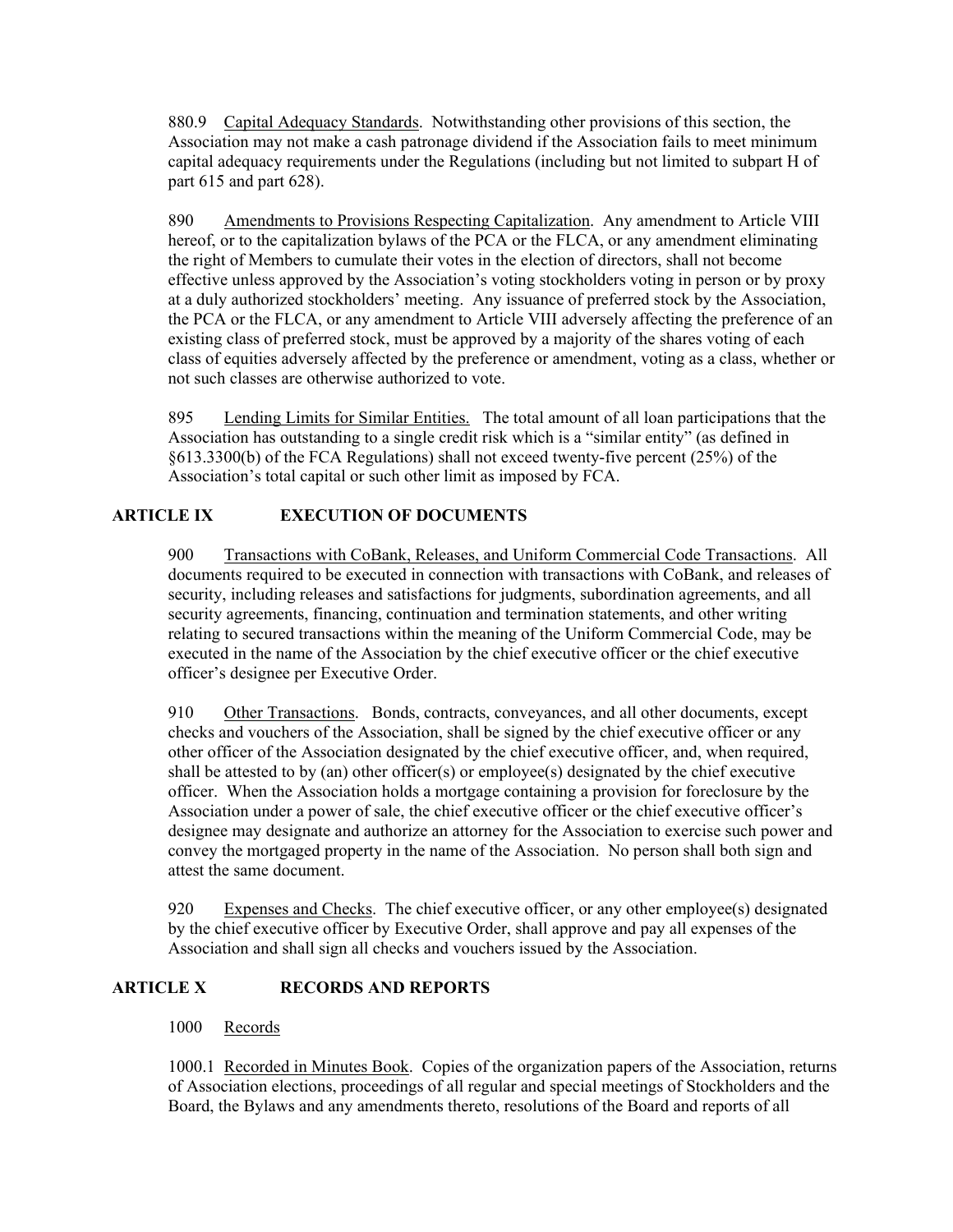committees and of the Board shall be signed by their respective chairmen or presiding officers and attested to by the person acting as secretary of the meeting. The foregoing materials, and such others as the Board may specify from time to time, are to be retained by the Association, pursuant to regulations and the Association's records retention policy.

1000.2 Casting Nomination and Election Ballots. To protect the confidentiality of the resolutions adopted by the Board in connection with the nominations and election of CoBank Board members, the minutes of the Board shall reflect only that the Board adopted such resolutions and that copies thereof were promptly transmitted to CoBank's independent teller.

1010 Reports. The Association shall make available to each Member such reports as are required by the Act and Regulations and such other reports as the Board deems advisable.

### **ARTICLE XI UNCLAIMED PROPERTY**

The Association shall seek to pay to the owners the proceeds of any retirement of stock and any dividends accrued thereon. In the event that the Association, after three years from the date that such proceeds or dividends are payable, is unable to determine the address or whereabouts of the owner, the funds may be taken into income of the Association unless other disposition is required by state law.

### **ARTICLE XII FISCAL YEAR**

The fiscal year of this Association shall be the calendar year.

#### **ARTICLE XIII SEAL**

The following impression or ink stamp facsimile thereof is the seal of the Association:



#### **ARTICLE XIV INDEMNIFICATION OF DIRECTORS, OFFICERS, AND EMPLOYEES**

### 1400 Indemnification

1400.1 (a) The Association shall indemnify, to the fullest extent permitted by law, any director, officer or employee who was or is a party or is threatened to be made a party to any threatened, pending or completed action, suit or proceeding, whether civil, criminal, administrative or investigative by reason of the fact that he/she is or was a director, officer or employee of the Association, or is or was serving, pursuant to authorization in writing by the Association's Board of Directors or its President or his/her delegate, as a director, officer, employee, partner, agent, administrator, advisor, fiduciary or member of another corporation, non-profit or cooperative organization, partnership, unincorporated association, joint venture, trust, retirement or other employee benefit plan or other organization or entity, against expenses (including attorneys' fees), judgments fines, penalties and amounts paid in settlement actually and reasonably incurred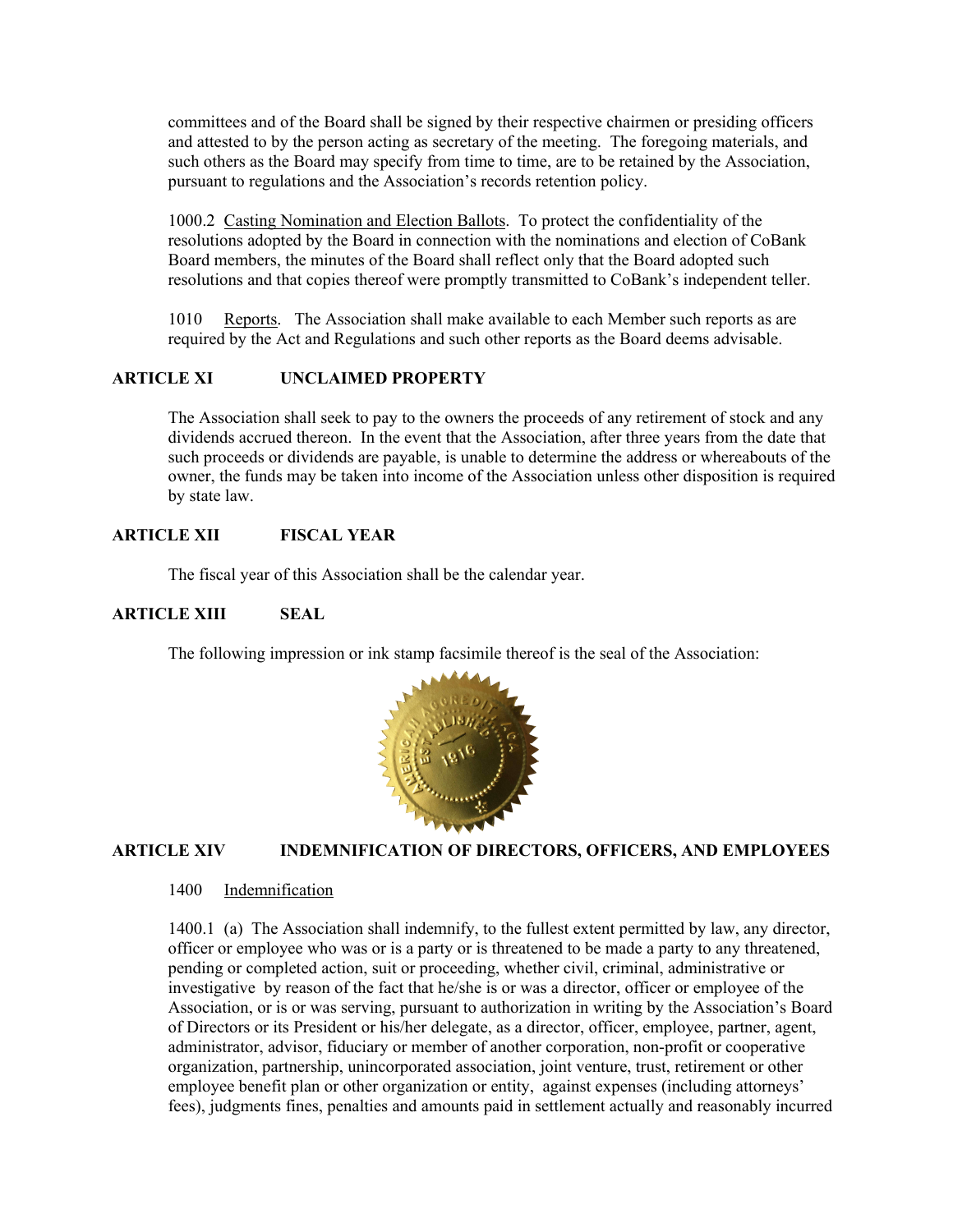by him/her in connection with such action, suit or proceeding. Notwithstanding the above, in granting such authorization in writing to directors, officers or employees to serve in capacities other than those described in 1400.7, the Association Board of Directors and CEO reserve the right to establish conditions of approval limiting the extent of indemnification as well as other conditions deemed appropriate to limit the risk exposure of the Association.

(b) The Association may indemnify any agent of the Association to the same extent as and under the same provisions applicable to directors, officers and employees, but only by specific action of and to the extent designated by the Board of Directors.

(c) As used in this Article, "party" means a defendant or respondent in an action, suit or proceeding.

1400.2 Additional Indemnification Provisions. Notwithstanding any other provision of this Article, a director, officer or employee of the Association who has been wholly successful, on the merits or otherwise, in the defense of any action, suit or proceeding referred to in Section 1 of this Article to which he/she was a party shall be indemnified against expenses (including attorney's fees) actually and reasonably incurred by him/her in connection with such action, suit or proceeding.

1400.3 Procedure. Any indemnification under Section 1400.1 of this Article (unless ordered by a court) shall be made by the Association only as authorized in the specific case upon a determination that indemnification of the director, officer or employee is proper in the circumstances. Such determination shall be made (1) by the Board of Directors by a majority vote of directors who were not parties to such action, suit or proceeding, even though less than a quorum, or (2) if such a majority is not obtainable (or, even if obtainable, a majority of disinterested directors so directs), by independent legal counsel in a written opinion. For the purposes of this Section 1400.3, independent legal counsel shall be selected by a majority of disinterested directors or, if such a majority is not obtainable, by the Board of Directors.

1400.4 Advances of Expenses. Notwithstanding the provisions of Section 1400.3, reasonable expenses incurred in defending any action, suit or proceeding referred to in Section 1400.1 of this Article, shall be paid by the Association in advance of the final disposition of such action, suit or proceeding, if the director, officer or employee shall undertake in writing to repay such amount to the extent that it is ultimately determined, as provided herein, that such person is not entitled to indemnification for such amount. Advances of expenses shall be made promptly and, in any event, within 30 days, upon the written request of the director, officer or employee. Notwithstanding the foregoing, no advance shall be made by the Association if and to the extent a determination is reasonably made pursuant to Section 1400.3 that the director, officer or employee is not entitled to indemnification for such expenses pursuant to Section 1400.1.

1400.5 (i) Right of Claimant to Bring Suit. If a claim for indemnification or advancement under this Article is not paid in full by the Association within thirty days after a written claim therefore has been received by the Association, the claimant may any time thereafter bring suit against the Association to recover the unpaid amount of the claim and, if successful in whole or in part, the claimant shall be entitled to be paid also the expense of prosecuting such claim. It shall be a defense to any such action (other than an action brought to enforce a claim for expenses incurred in defending any proceeding in advance of its final disposition where the required undertaking has been tendered to the Association) that the claimant has not met the standards of conduct which make it permissible under the applicable law for the Association to indemnify the claimant for the amount claimed, but the burden of proving such defense shall be on the Association.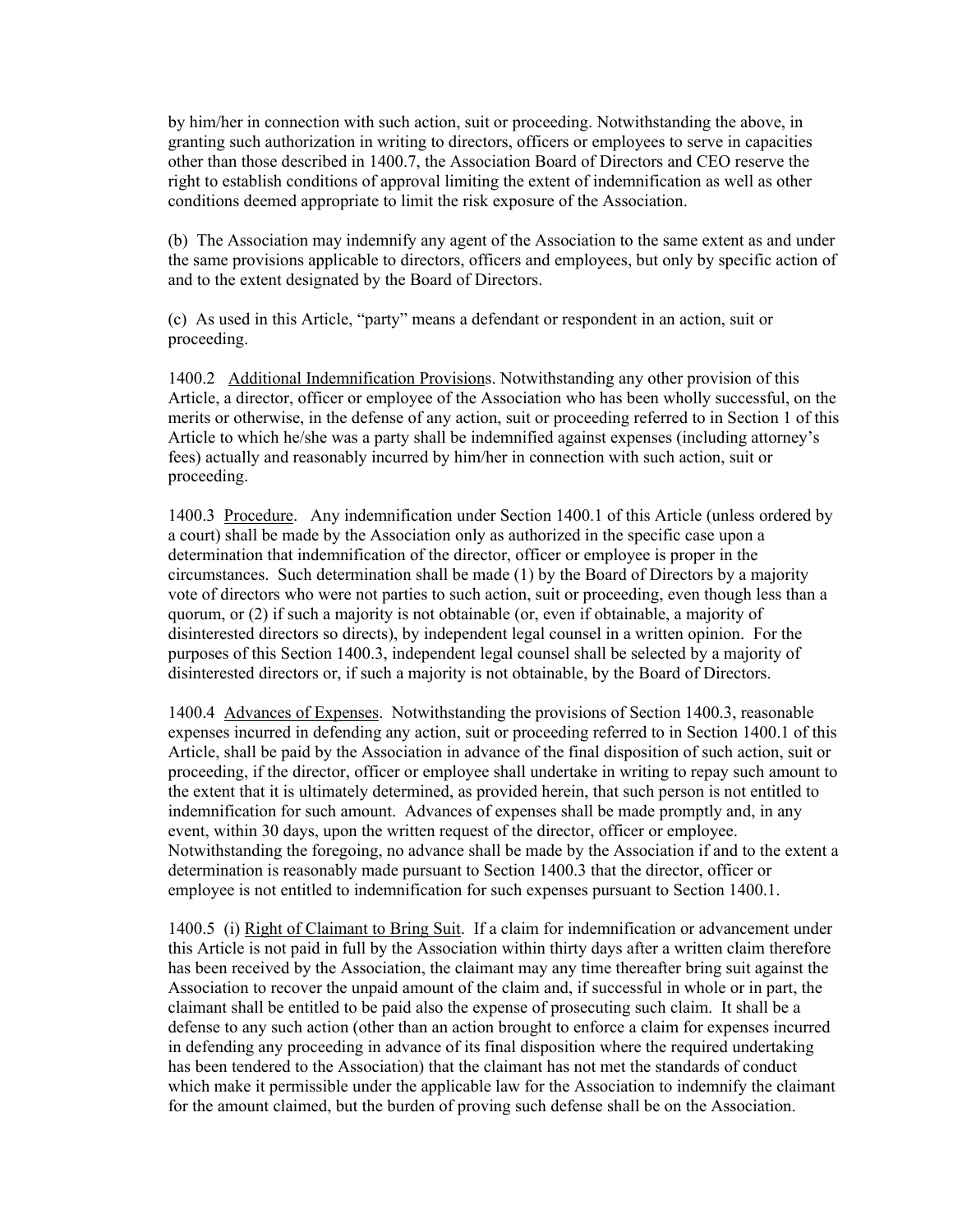(ii) Neither the failure of the Association (including its Board of Directors or independent legal counsel) to have made a determination prior to the commencement of such action that indemnification of the claimant is proper in the circumstances because he/she has met the applicable standard of conduct, nor an actual determination by the Association (including its Board of Directors or independent legal counsel) that the claimant has not met such applicable standard of conduct, shall be a defense to the action or create a presumption that the claimant has not met the applicable standard of conduct.

1400.6 Contractual Rights. The right to be indemnified or to the reimbursement or advancement of expenses pursuant to this Article (i) is a contract right based upon good and valuable consideration, pursuant to which the person entitled thereto may bring suit as if the provisions hereof were set forth in a separate written contract between the Association and the director, officer or employee, (ii) is intended to be retroactive and shall be available with respect to events occurring prior to the adoption hereof, and (iii) shall continue to exist after the rescission or restrictive modification hereof with respect to events occurring prior thereto. However, this Article does not constitute a contract of employment or any terms and conditions of employment, and does not alter the employment status of any employee.

1400.7 Requested Service. Any director, officer or employee of the Association serving, in any capacity, (i) another entity of which a majority of the securities entitled to vote in the election of its directors or comparable executives is held directly or indirectly by the Association and/or other Farm Credit System entities, (ii) any employee benefit plan of the Association or of any entity referred to in clause (i) above, or (iii) any committee, subcommittee, special asset group or other similar body related to the Farm Credit System, shall be deemed to be doing so pursuant to authorization in writing by the Association's Board of Directors.

1400.8 Other Rights. The indemnification and advancement of expenses provided by this Article shall not be deemed exclusive of any other rights to which those seeking indemnification or advancement of expense may be entitled under any insurance or other agreement, vote of directors or otherwise, both as to actions in their official capacity and as to actions in another capacity while holding an office, and shall continue as to a person who has ceased to be a director, officer or employee and shall inure to the benefit of the heirs, executors and administrators of such person. The Association may purchase and maintain insurance on behalf of any person who is or was a director, officer, employee or agent of the Association or who is or was serving in any of the capacities referred to in Section 1400.1 hereof against any liability asserted against him/her or incurred by him/her in any such capacity, or arising out of his/her status as such, whether or not the Association would have the power to indemnify him/her against such liability under the provisions of this Article.

1410 Applicable Law. Interpretation of this Article XIV shall be under the law of the State of California.

1420 FCA Penalties. Notwithstanding any other provision of these Bylaws, the Association may neither indemnify, nor purchase or maintain insurance to indemnify, directors, officers, employees or agents against expenses, penalties, or other payments incurred as a result of an administrative proceeding or action instituted by the FCA, which results in a final order assessing civil money penalties personally against such individual(s) or requiring affirmative action by such individual(s) to make payments to the Association or any subsidiary of the Association.